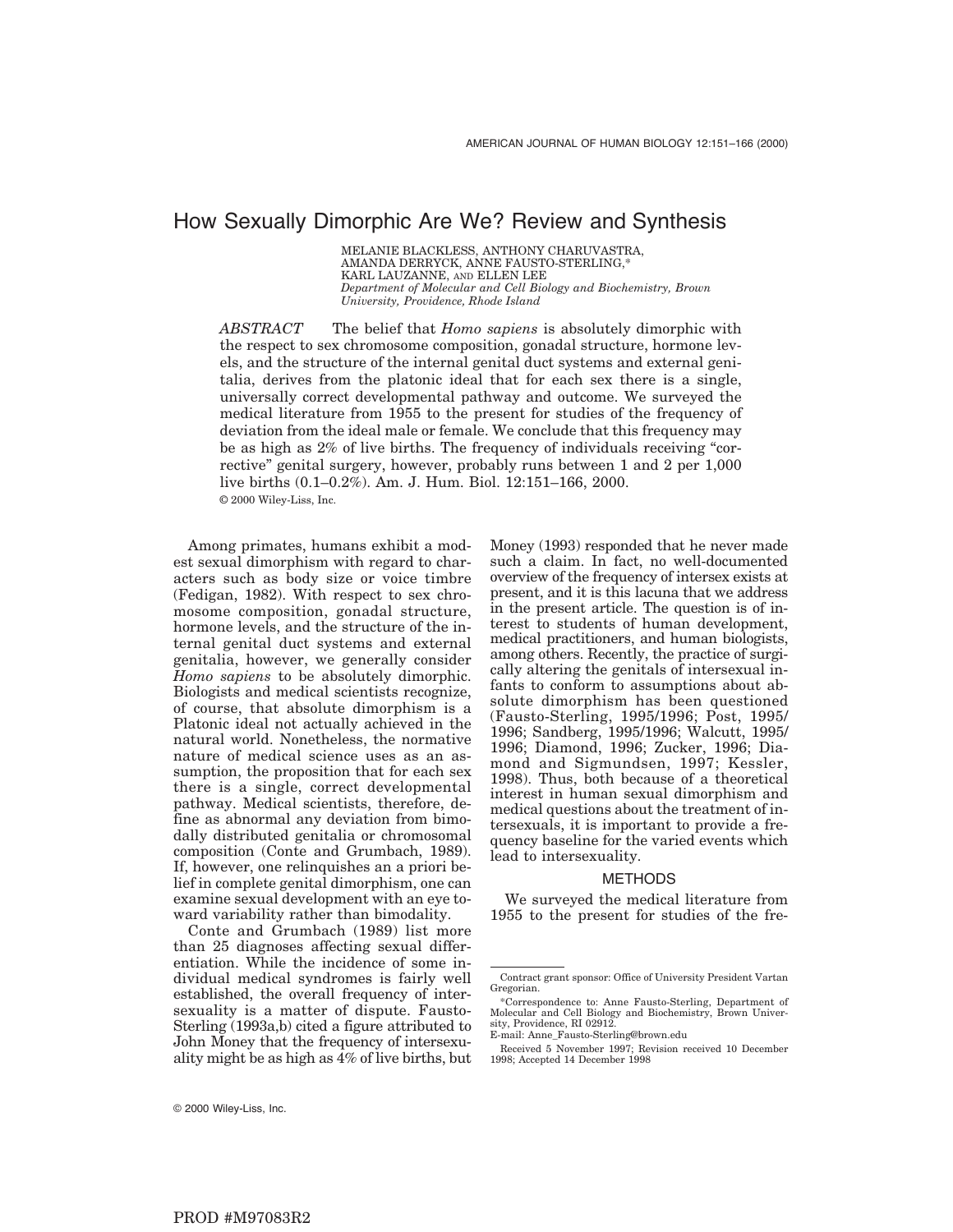quency of deviation from the ideal male or female. For a few rare syndromes, we considered the literature which predates 1955. Our sources included population surveys, genetic studies, case surveys from individual medical practitioners, and environmental population studies. In addition to Medline as a starting point, government documents, bibliographies in textbooks, previously located review articles, and specific articles provided additional sources. We did not exclude any articles which contained frequency estimates derived from an unselected population. Rather, where appropriate we indicate the limitations of particular publications.

We define the typical male as someone with an XY chromosomal composition, and testes located within the scrotal sac. The testes produce sperm which, via the vas deferens, may be transported to the urethra and ejaculated outside the body. Penis length at birth ranges from 2.5 to 4.5 cm (Flatau et al., 1975); an idealized penis has a completely enclosed urethra which opens at the tip of the glans. During fetal development, the testes produce the Mullerian inhibiting factor, testosterone, and dihydrotestosterone, while juvenile testicular activity ensures a masculinizing puberty. The typical female has two X chromosomes, functional ovaries which ensure a feminizing puberty, oviducts connecting to a uterus, cervix and vaginal canal, inner and outer vaginal lips, and a clitoris, which at birth ranges in size from 0.20 to 0.85 cm (Oberfield et al., 1989). In this article, we ask how often development meets these exacting criteria for males and females.

The literature which reports the frequencies of syndromes that produce intersexuality varies in quality and quantity. In some cases there are multiple surveys with large numbers replicated over many years and in many different geographical locations. In others no data exist with which to estimate frequency, while in still others the lack of better data dictated reliance on one or a small number of reports of uncertain quality. In each case the available data are presented. The strength or weakness of an estimate is also indicated.

#### "SEX" CHROMOSOME COMPOSITION

Individuals with XXY, XO, XYY, XXYY, XX males, and 47,XXX females comprise the most frequently encountered deviations from an XX (female) or XY (male) chromosomal make-up. An XO condition produces individuals with female external genitalia and streak gonads which are incapable of fetal or pubertal gonadal hormone synthesis and a variety of somatic alterations, while 47,XXX girls develop secondary sex characteristics at puberty and are sometimes fertile (Buckton, 1983). XXY individuals diagnosed with Klinefelter syndrome have external male genitalia, small testes, impaired spermatogenesis, and frequent gynecomastia. XXYY individuals are considered karyotypic variants of Klinefelter syndrome (Conte and Grumbach, 1989; Zinn et al., 1993). XYY males are taller, on average, than XY males, and commonly exhibit underdeveloped testes (Vogel and Motulsky, 1979). Recent work, however, suggests that many 47,XXY and 47,XYY males are undiagnosed because they present no symptoms which prompt a chromosomal analysis (Abramsky and Chapple, 1997). The category of XX males, which involves the translocation or deletion of a submicroscopic section of the sex determining region of the Y chromosome, is morphologically and genetically heterogeneous (López et al., 1995).

Table 1 summarizes the results of 17 studies of the frequencies of XXYY, XX (male), 47,XXX, and XYY individuals at birth. The total frequency ranges from 0.002 to 2.15/1,000 live births, with a mean of 0.639/1,000 and a standard deviation of 0.665. The mean/1,000 live births and standard deviations for each of the non-XX, non-XY chromosome compositions listed in Table 1 are 0.155 (0.185) for XXYY, 0.05 (0.019) for XX males, 0.47 (0.364) for 47, XXX, and 0.639 (0.665) for XYY.

In 24 different estimates of the frequency of Klinefelter syndrome (XXY), the incidence ranges from 0 (out of 3,890 births) to 2.13/1,000 births. The mean incidence for all 24 studies is 0.922/1,000 live births with a standard error of 0.102 (Table 2). The 18 different estimates for the population frequency of XO chromosome constitution are shown in Table 3. The incidence ranges from 0.0 for five small studies (sample size of less than 3,993) to 1.67/1,000 live births. The mean is 0.369/1,000 live births, with a standard error of 0.111. Recent data showing that not all Turner patients present with XO identifiable by traditional karyology suggest that the incidence calculated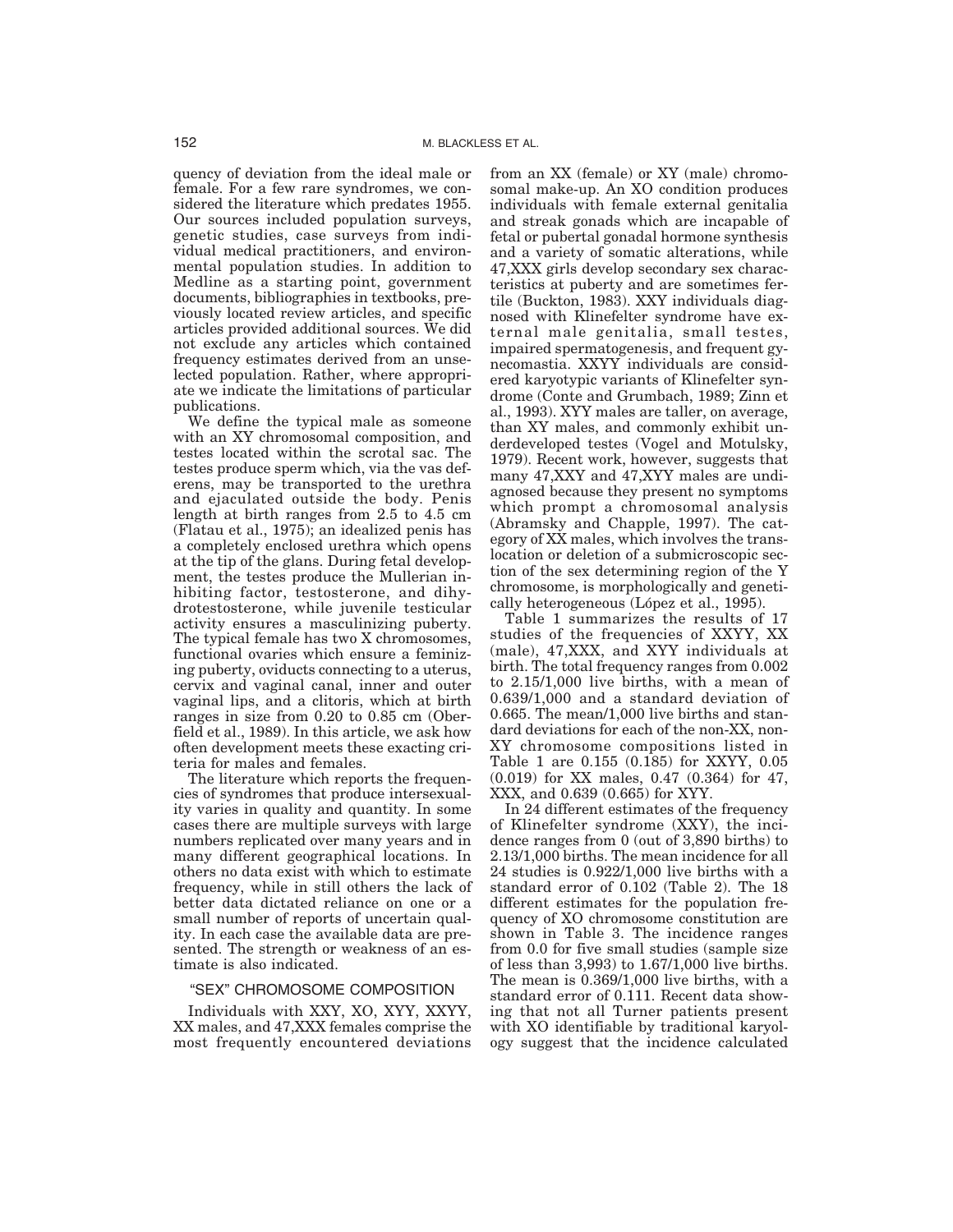|                     |      | Total #  |                 |                |              |                 | Incidence/1,000 |                        |                                |
|---------------------|------|----------|-----------------|----------------|--------------|-----------------|-----------------|------------------------|--------------------------------|
| Location            | Year | surveyed | <b>XXYY</b>     | XX male        | 47, XXX      | <b>XYY</b>      | live births     | Method                 | Reference                      |
| Edinburgh           | 1964 | 20,725   | 1               |                | 11           |                 | 0.575           | $\text{Bs}^{\text{a}}$ | Maclean et al.,<br>1964        |
| Geneva              | 1968 | 8,184    |                 |                | $\mathbf{1}$ |                 | 0.122           | $_{\rm Bs}$            | Mikamo, 1968                   |
| London              | 1969 | 2,081    |                 |                |              | $\overline{4}$  | 1.922           | K                      | Sergovich et al.,<br>1969      |
| New Haven           | 1970 | 4,366    |                 |                | $\,3$        | 3               | 1.374           | K                      | Lubs, 1970                     |
| Toronto             | 1974 | 73,229   | 1               | $\overline{2}$ | $\,2$        |                 | 0.068           | Bs/K                   | Bell, 1974                     |
| Moscow              | 1974 | 2,500    |                 |                | $\mathbf{1}$ |                 | 0.400           | K                      | Bochkov et al.,<br>1974        |
| Winnipeg            | 1975 | 13,939   |                 |                | 5            | 7 <sup>b</sup>  | 0.861           | K                      | Hamerton<br>et al., 1975       |
| Ontario             | 1976 | 930      |                 |                |              | $\overline{2}$  | 2.150           | $_{\rm K}$             | Lin et al., 1976               |
| Denver              | 1976 | 40,371   |                 |                | 12           |                 | 0.297           | Bs/K                   | Goad et al.,<br>1976           |
| <b>USA</b>          | 1977 | 13,751   |                 | $\mathbf{1}$   |              |                 | 0.073           | K                      | Walzer et al.,<br>1977         |
| Tokyo               | 1978 | 12,319   |                 |                |              | 3               | 0.244           | K                      | Higurasi et al.,<br>1979       |
| Edinburgh           | 1979 | 23,196   |                 | $\mathbf{1}$   | 11           |                 | 0.517           | Bs/K                   | Ratcliffe et al.,<br>1979      |
| Edinburgh           | 1980 | 3,993    |                 |                | 3            | $\overline{4}$  | 0.002           | K                      | Buckton et al.,<br>1980        |
| <b>USA</b>          | 1982 | 19,675   |                 |                | 25           |                 | 0.001           | K                      | Schreinemacher<br>et al., 1982 |
| Telemark            | 1982 | 1,830    |                 |                |              | $\mathbf{1}$    | 0.546           | K                      | Hansteen et al.,<br>1982       |
| Belgium             | 1988 | 77,000   | 32 <sup>c</sup> |                |              |                 | 0.416           | K                      | Kleczkowska<br>et al., 1988    |
| Denmark             | 1991 | 34,910   | 5 <sup>d</sup>  | $\overline{2}$ | 18           | 20 <sup>b</sup> | 1.289           | K                      | Nielsen, 1991                  |
| Average total/1,000 |      |          | 0.155           | 0.05           | 0.470        | 0.865           | 0.639           |                        |                                |
| live births (SD)    |      |          | (0.185)         | (0.019)        | (0.364)      | (0.740)         | (0.665)         |                        |                                |

*TABLE 1. Incidence of XXYY, XX(male), 47,XXX and XYY births in 17 published surveys\**

 ${}^{\text{a}}\text{K}$ , karyotype.  $B_5$ , buccal smear.<br> ${}^{\text{a}}\text{Excludes perinatal deaths.}$ 

<sup>b</sup>Includes mosaic and nonmosaic.

 $\rm{^{c}Includes~25}$  people with more than two X chromosomes.  $\rm{^{d}Includes~four~xx/xy~mosaics.}$ 

from previously published studies may be an underestimate (Zinn et al., 1993).

## Androgen insensitivity in XY individuals

Disruption of fetal hormonal metabolism in XY fetuses results most commonly from defects in androgen receptors. Clinical features range from a fully female external phenotype, with a blind-ending vagina and little axillary hair development, to a masculine phenotype with azoospermia and elevated levels of luteinizing hormone (Griffin and Wilson, 1989). Estimates of the frequency of complete androgen insensitivity (AIS) range from 0.049 to 0.016/1,000 male (Bangsbøll et al., 1992; Griffin and Wilson, 1989). In addition, 1–2% of girls with inguinal hernias may have androgen insensitivity (Griffin and Wilson, 1989). Jagiello and Atwell (1962) estimate the frequency of inguinal hernias in girls at 8/1,000 female births. Hence, the frequency of complete AIS may be 0.12/1,000 female births. Averaging the estimates for male births and combining them with the estimate for female births yields a figure of 0.076/1,000 live births. There are no solid estimates of the frequency of partial AIS, but Griffin and Wilson (1989) suggest that it is one-tenth as common as complete AIS. Using these estimates the rate would be 0.0076/1,000 live births.

Griffin and Wilson (1989) cite three other forms of AIS:  $5\alpha$ -reductase deficiency, Reifenstein syndrome and Infertile Male syndrome. The first two produce externally visible intersexuality, while those with Infertile Male syndrome are phenotypically male.  $5-\alpha$ -Reductase deficiency is quite common in a number of populations, ranging from Central America to Vietnam (Mendoca et al., 1996). Indeed, more than 50 families with over 100 affected individuals have been reported. However, no population or gene frequencies are available (Conte and Grumbach, 1989; Mendoca et al., 1996; Al-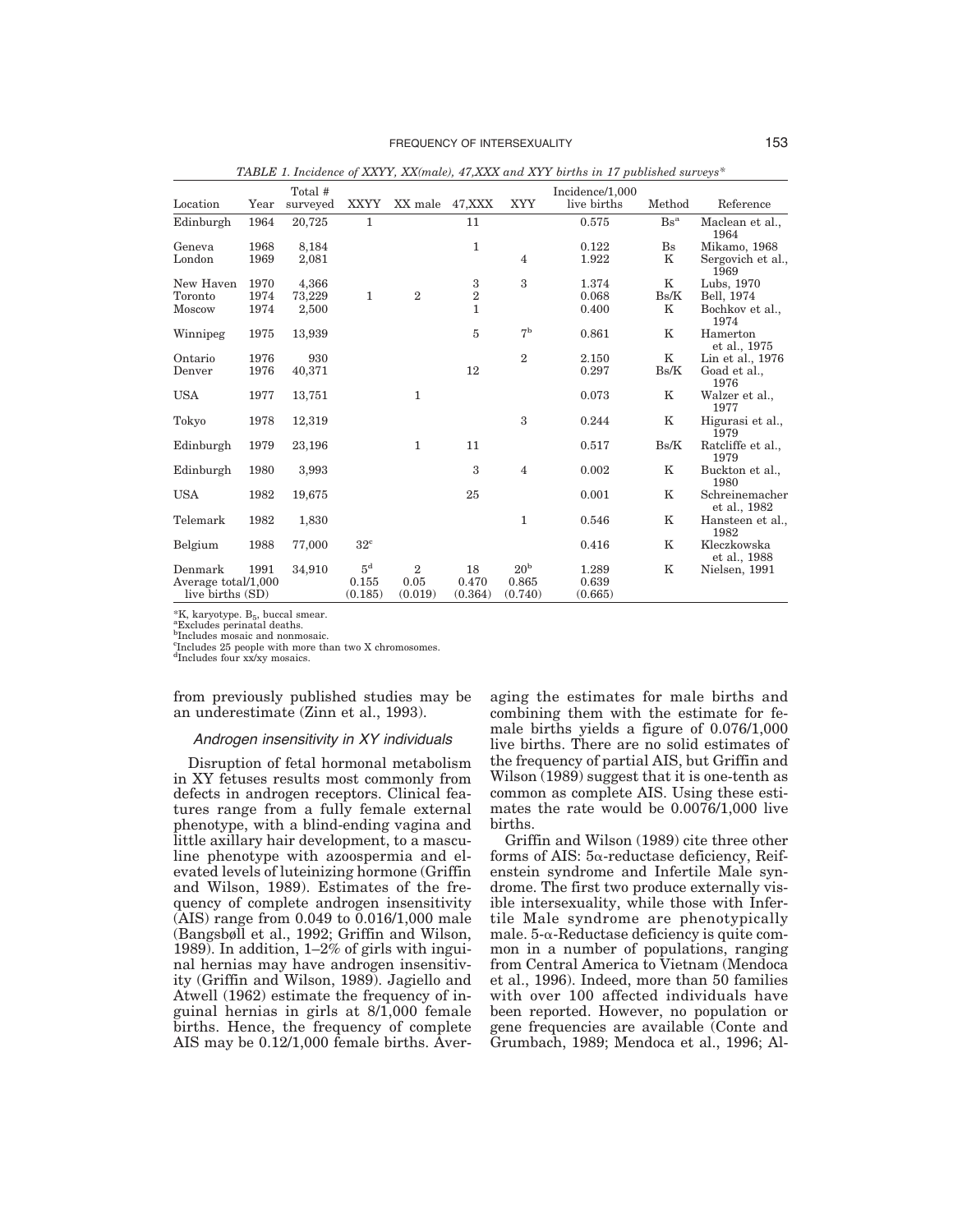| Location             | Year | Total #<br>surveyed | Total<br>XXY <sup>a</sup> | Incidence/1,000<br>live births | Method                   | Reference                   |
|----------------------|------|---------------------|---------------------------|--------------------------------|--------------------------|-----------------------------|
| Winnipeg             | 1959 | 3,715               | 5                         | 0.135                          | $_{\rm Bs}$              | Moore, 1959                 |
| Bombay, India        | 1962 | 3,890               | $\mathbf{0}$              | $\Omega$                       | ?                        | Subray and Prabhaker, 1962  |
| Seattle <sup>b</sup> | 1964 | 1,954               | $\overline{2}$            | 1.02                           | $\ddot{.}$               | Paulsen et al., 1964        |
| Edinburgh            | 1964 | 20,725              | 20                        | 0.97                           | $\overline{\mathbf{?}}$  | Maclean et al., 1964        |
| Geneva               | 1968 | 8,184               | 6                         | 0.73                           | $\overline{\phantom{a}}$ | Mikamo, 1968                |
| London, England      | 1969 | 2,081               | 1                         | 0.481                          | $\rm K$                  | Sergovich et al., 1969      |
| <b>USA</b>           | 1970 | 3,543               | 5                         | 1.411                          | $\mathbf K$              | Gerald, 1970                |
| New Haven            | 1970 | 4,366               | 4                         | 0.916                          | K                        | Lubs, 1970                  |
| Germany              | 1973 | 1,000               | $\overline{2}$            | 2.00                           | ?                        | Golob, 1973                 |
| Dehli                | 1973 | 3,100               | 3                         | 0.97                           | $\ddot{.}$               | Verma et al., 1973          |
| Toronto              | 1974 | 73,229              | 43                        | 0.59                           | $\overline{\mathcal{L}}$ | Bell, 1974                  |
| Moscow               | 1974 | 2,500               | $\overline{2}$            | 0.800                          | K                        | Bochkov et al., 1974        |
| Winnipeg             | 1975 | 13,939              | 6                         | 0.430                          | K                        | Hamerton et al., 1975       |
| Ontario              | 1976 | 930                 | $\mathbf{1}$              | 1.075                          | $\rm K$                  | Lin et al., 1976            |
| Denver               | 1976 | 40,371              | 23                        | 0.57                           | $\overline{\mathcal{E}}$ | Goad et al., 1976           |
| USA                  | 1977 | 13,751              | 10                        | 0.727                          | $\mathbf K$              | Walzer, 1977                |
| Edinburgh            | 1979 | 23,196              | 21                        | 0.91                           | $\overline{\phantom{a}}$ | Ratcliffe et al., 1979      |
| Tokyo                | 1979 | 12,319              | $\overline{2}$            | 0.162                          | $\mathbf K$              | Higurasi et al., 1979       |
| Edinburgh            | 1980 | 3,993               | 6                         | 1.503                          | K                        | Buckton et al., 1980        |
| Telemark             | 1982 | 1,830               | 1                         | 0.546                          | K                        | Hansteen et al., 1982       |
| Northeast (USA)      | 1982 | 19,675              | 20                        | 1.017                          | K                        | Schreinemacher et al., 1982 |
| Germany              | 1984 | 13,168              | 28                        | 2.126                          | K                        | Murken, 1984                |
| Denmark              | 1991 | 34,910              | 27                        | 0.773                          | Κ                        | Nielsen, 1991               |

*TABLE 2. Incidence of XXY births in 24 published surveys\**

\*?, Not specified; K, karyotype; Bs, buccal smear.

<sup>a</sup>Mosaic and nonmosaic.<br><sup>b</sup>Study reported only male births; we doubled the denominator to estimate total births.

| TABLE 3. Incidence of XO births in 18 published surveys* |  |  |  |  |  |  |  |
|----------------------------------------------------------|--|--|--|--|--|--|--|
|----------------------------------------------------------|--|--|--|--|--|--|--|

| Location       | Year | Total #<br>surveyed | Total <sup>a</sup> | Incidence/1,000<br>live births | Method      | Reference              |
|----------------|------|---------------------|--------------------|--------------------------------|-------------|------------------------|
| Edinburgh      | 1964 | 20.725              | 4                  | 0.400                          | $_{\rm Bs}$ | Maclean et al., 1964   |
| Geneva         | 1968 | 8.184               | 2                  | 0.509                          | $_{\rm Bs}$ | Mikamo, 1968           |
| London         | 1969 | 2,081               | $\Omega$           | $\Omega$                       | K           | Sergovich et al., 1969 |
|                | 1970 | 3,543               |                    | $\Omega$                       | Κ           | Gerald, 1970           |
| New Haven      | 1970 | 4,366               |                    | 0.458                          | K           | Lubs, 1970             |
| Dehli          | 1973 | 3,100               |                    | 0.644                          | $_{\rm Bs}$ | Verma et al., 1973     |
| Toronto        | 1974 | 73,229              | 5                  | 0.141                          | $_{\rm Bs}$ | Bell, 1974             |
| Moscow         | 1974 | 2,500               | 2                  | 1.671                          | K           | Bochkov et al., 1974   |
| Winnipeg       | 1975 | 13.939              | $\mathbf{2}$       | 0.296                          | K           | Hamerton et al., 1975  |
| Denver         | 1976 | 40,371              | 27                 | 1.370                          | $_{\rm Bs}$ | Goad et al., 1976      |
| Ontario        | 1976 | 930                 | 0                  | $\Omega$                       | K           | Lin et al., 1976       |
| Edinburgh      | 1979 | 23,196              |                    | 0.105                          | $_{\rm Bs}$ | Ratcliffe et al., 1979 |
| Tokyo          | 1979 | 12,319              |                    | 0.168                          | K           | Higurasi et al., 1979  |
| Edinburgh      | 1980 | 3,993               | 0                  | $\Omega$                       | K           | Buckton et al., 1980   |
| Telemark       | 1982 | 1,830               | $\Omega$           | $\Omega$                       | K           | Hansteen et al., 1982  |
| New York State | 1983 | 76,474              | 9                  | 0.118                          | K           | Hook, 1983             |
| Denmark        | 1991 | 34,910              | 8                  | 0.229                          | K           | Nielsen, 1991          |

a Mosaic and nonmosaic.

\*Bs, buccal smear; K, karyotype.

Attia, 1996). Similarly, no such estimates exist for Reifenstein or Infertile Male syndrome. Aiman and Griffin (1982) report evidence of androgen resistance in more than 40% of men with no other obvious cause for severe oligo- or azoospermia.

## Congenital adrenal hyperplasia

The most common cause of intersexuality in XX females is congenital adrenal hyperplasia (CAH), a label which covers a heterogeneous set of genetically inherited alterations in steroid biosynthesis. The work on CAH has been thoroughly reviewed (Laue and Rennert, 1995; New et al., 1989; Newfield and New, 1997; Pang and Clark, 1990, 1993). Table 4 presents a summary. Although not all forms of CAH result in ambiguity at birth, the table includes estimates for any manifestations which alter sexually dimorphic presentation at any time during the life cycle. The classic form of 21-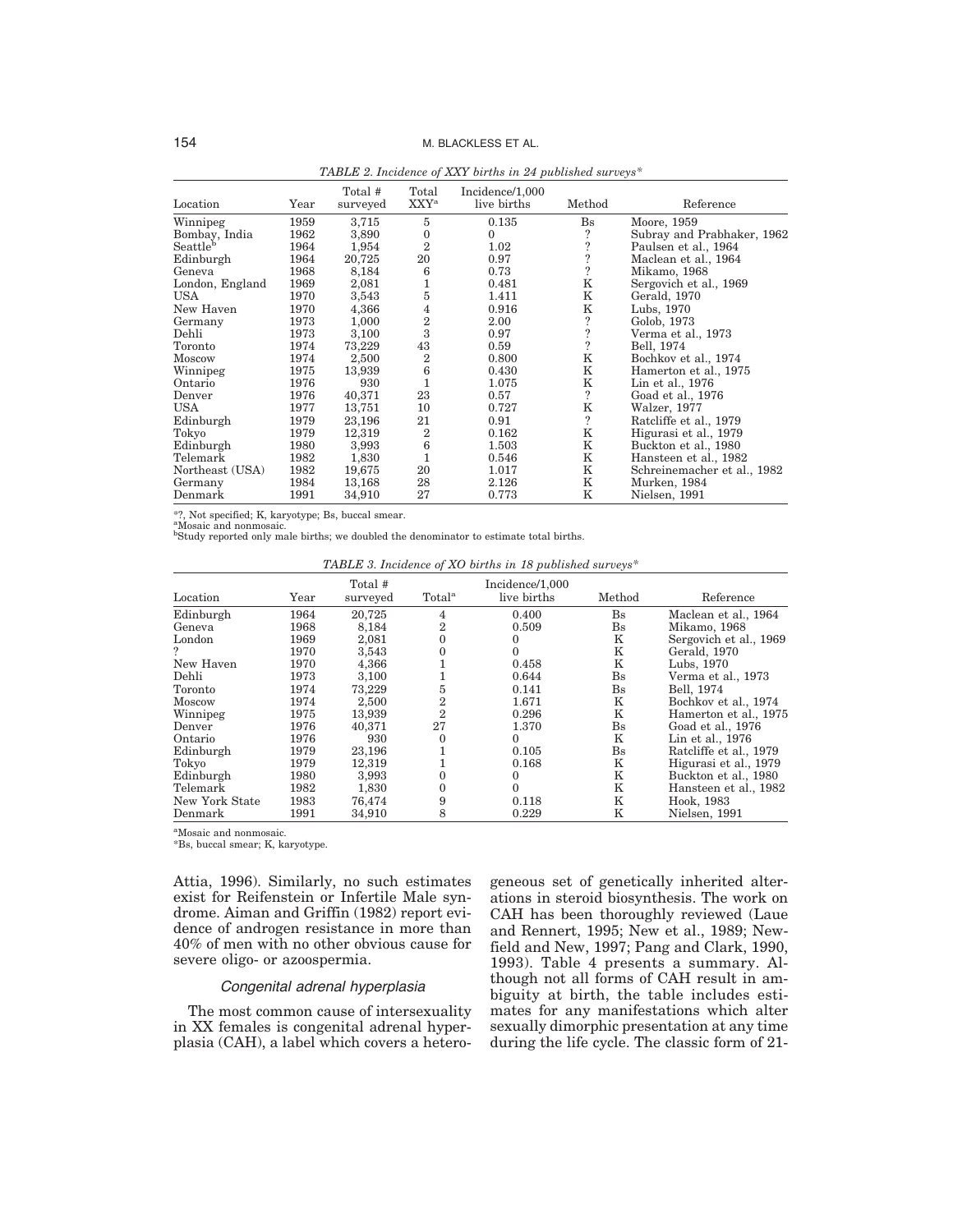| Part A: Case surveys       |                 |           |                 |                          |
|----------------------------|-----------------|-----------|-----------------|--------------------------|
| Location and               |                 |           | Frequency/1,000 |                          |
| subpopulation              | Sample size     | Date      | live births     | Reference                |
| Switzerland                | 1,516,299       | 1980      | 0.0646          | Werder et al., 1980      |
| France                     | 41,073,409      | 1985      | 0.031           | Bois et al., 1985        |
| France                     | 13,921,803      | 1985      | 0.0356          | Bois et al., 1985        |
| Switzerland                |                 | 1988      | 0.198           | Pang et al., 1988        |
| Canada                     |                 | 1988      | 0.038           | Pang et al., 1988        |
| Austria                    |                 | 1988      | 0.111           | Pang et al., 1988        |
| US(Wiscosin)               |                 | 1988      | 0.067           | Pang et al., 1988        |
| Switzerland                |                 | 1988      | 0.0542          | Pang et al., 1988        |
| Hungary                    | 27,497,606      | 1989      | 0.0023          | Thompson et al., 1989    |
| Canada                     | 346,000         | 1989      | 0.0689          | Thompson et al., 1989    |
| Hungary                    | 2,119,727       | 1988      | 0.033           | Sólyom, 1989             |
| Japan                      | 585,000         | 1990      | 0.0228          | Pang and Clark, 1990     |
| Kuwait                     | 540,000         | 1990      | 0.001           | Lubani et al., 1990      |
| Sweden                     | 1,727,928       | 1990      | 0.0827          | Thilén and Larsson, 1990 |
| Israel (Jewish population) |                 | 1986-1991 | 0.0333          | Sack et al., 1997        |
| Israel (Arab population)   |                 | 1986-1991 | 0.1250          | Sack et al., 1997        |
| US                         |                 | 1993      | 0.025           | Pang and Clark, 1993     |
|                            |                 |           |                 |                          |
| Average (SD)               | 0.0584(0.0495)  |           |                 |                          |
| Range                      | $0.001 - 0.198$ |           |                 |                          |
| Part B: Mass screening     |                 |           |                 |                          |
| Alaska-Caucasian           | 13,733          | 1982      | 0.0728          | Pang et al., 1982        |
| Hungary                    | 968,303         | 1989      | 0.0537          | Sólyom, 1989             |
| France (La Reunion)        | 31,472          | 1990      | 0.315           | Pang and Clark, 1990     |
| US (Illinois)              | 357,825         | 1990      | 0.0838          | Pang and Clark, 1990     |
| Portugal                   | 100,000         | 1990      | 0.070           | Pang and Clark, 1990     |
| Scotland                   | 119,960         | 1990      | 0.0583          | Pang and Clark, 1990     |
| Washington                 | 255,527         | 1990      | 0.0547          | Pang and Clark, 1990     |
| Japan                      | 2,523,948       | 1990      | 0.0223          | Pang and Clark, 1990     |
| Switzerland                | 65,823          | 1993      | 0.0911          | Pang and Clark, 1993     |
| Germany                    | 12,500          | 1993      | 0.08            | Pang and Clark, 1993     |
| Italy                      | 133,198         | 1993      | 0.09            | Pang and Clark, 1993     |
| Sweden                     | 660,000         | 1993      | 0.0848          | Pang and Clark, 1993     |
| France (regional)          | 270,060         | 1993      | 0.0778          | Pang and Clark, 1993     |
| Canada                     | 50,000          | 1993      | 0.06            | Pang and Clark, 1993     |
| <b>Brazil</b>              | 82,870          | 1993      | 0.1327          | Pang and Clark, 1993     |
| Spain                      | 206,875         | 1993      | 0.058           | Pang and Clark, 1993     |
| Alaska-Yupik               | 3,740           | 1993      | 3.47            | Pang and Clark, 1993     |
| Native                     | 12,131          | 1993      | 1.236           | Pang and Clark, 1993     |
| Alaskan                    |                 |           |                 |                          |
| New Zealand                | 536,915         | 1995      | 0.0428          | Cutfield, 1995           |
| Texas (white)              | 872,648         | 1989–1995 | 0.064           | Therrell et al., 1998    |
| Texas (Hispanic)           | 764,101         | 1989-1995 | 0.069           | Therrell et al., 1998    |
| Texas (African American)   | 253,854         | 1989–1995 | 0.0236          | Therrell et al., 1998    |
| Texas (other)              | 46,410          | 1989–1995 | 0.1293          | Therrell et al., 1998    |

*TABLE 4. Incidence of 21-OHase (classic) in 36 published surveys*

hydroxylase deficiency is the most common, and the frequency estimates are the most reliable. Pang and Clark (1990, 1993; Pang et al., 1988) have published detailed comparisons of estimates obtained from case reports in large population databases, as well

0.280 (0.738)

0.083 (0.06)

0.0709 (0.0288)

Average for screening (SD) Without Yupik or

Native Alaskan

Without Yupik, Native Alaskan, or La Reunion

> as from more recently available mass screening programs. The direct screening programs have resulted in higher estimates for the condition than have the more traditional population surveys. In both instances, however, one striking fact emerges: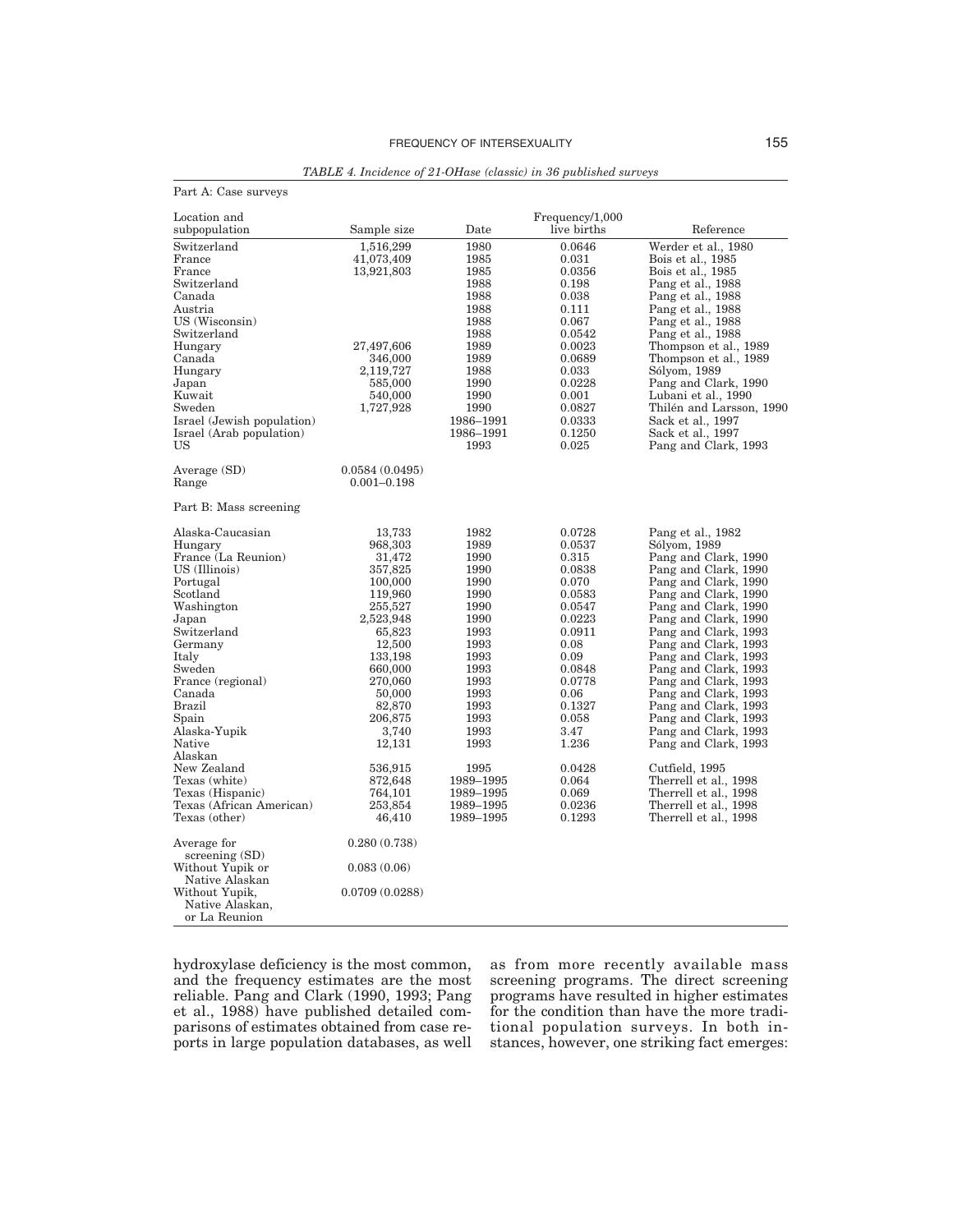| Location and<br>subpopulation | Sample size | Method                      | Frequency/1,000<br>live births | Reference                |
|-------------------------------|-------------|-----------------------------|--------------------------------|--------------------------|
| Switzerland                   | 1,516,299   | Case                        | 0.0032                         | Werder et al., 1980      |
| France                        | 13,921,803  | Case                        | 0.0071                         | Bois et al., 1985        |
| Hungary                       | 2,119,727   | Case                        | 0.0018                         | Sólyom, 1989             |
| Kuwait                        | 540,000     | Case                        | 0.0055                         | Lubani et al., 1990      |
| Sweden                        | 1,727,928   | Case                        | 0.0005                         | Thilén and Larsson, 1990 |
| Moroccan Jews                 |             | Gene frequency<br>estimates | 0.1667                         | Rösler et al., 1992      |
|                               |             | Mean $(SD)$                 |                                | 0.031(0.067)             |
|                               |             | Range                       |                                | $0.0005 - 0.1667$        |
|                               |             | Mean (SD) and range         |                                | 0.00362(0.00267)         |
|                               |             | without Moroccan Jews       |                                | $0.0005 - 0.0071$        |

*TABLE 5. Incidence of 11-B-hydroxylase (classic) in six published surveys*

the gene frequency for 21-hydroxylase deficiency varies significantly among populations. Worldwide and national estimates must be considered in this light.

Table 4 presents data obtained from original sources and from reviews by Pang and Clark (1990, 1993). The average frequency for 21-hydroxylase deficiency using case surveys is  $0.0584 \pm 0.0495$  and a range of 0.001–0.198/1,000 live births. The corresponding statistics from mass screening (and minus the very high incidence among Yupik Eskimos) are  $0.083 \pm 0.060$ , and a range of 0.0428–0.315 per 1,000 live births. The worldwide frequencies do not include the Yupik data (3.47/1,000 live births) and the incidence in La Reunion, France (0.315/ 1,000 live births). It does not seem obvious, however, that it was appropriate to eliminate the La Reunion data; even though the number is high, it is in the same order of magnitude as other data used in the calculation (e.g., Brazil). Therefore, we averaged the numbers arrived at with and without the La Reunion data, arriving at a worldwide frequency of classic CAH due to 21 hydroxylase deficiency of 0.0770/1,000 live births.

Tables 5 and 6 contain data concerning the rarer enzyme deficiencies leading to CAH. The average incidence for  $3-\beta$  hydroxysteroid dehydrogenase is 0.00068/1,000 live births, while that for 11-8-hydroxylase (minus the very high frequency found in Moroccan Jews) is 0.00362/1,000 live births (0.00267) with a range of 0.0005–0.0071/ 1,000. The one available frequency estimate for 17-alpha hydroxylase places the number at  $7 \times 10^{-5} / 1,000$  live births.

Finally, the unusual case of nonclassic or late onset 21-hydroxylase deficiency needs consideration. Nonclassic CAH is defined as a deficiency that arises anytime after the first 5 years of life. In childhood, such cases may come to medical attention because of premature signs of puberty, hirsutism, and clitoral growth. In adults, the signs can include hirsutism, menstrual disorders, and clitoral enlargement (Eldar-Geva et al., 1990; Pollack et al., 1981). Speiser et al. (1985) used estimates of gene frequencies for late onset 21-hydroxylase deficiencies to calculate the incidence of affected individuals in several different localities and ethnic groups. While the incidence of late-onset 21 hydroxylase varies widely among different ethnic groups, its overall frequency is extremely high. The calculated frequencies are 37/1,000 among Ashkenazi, 19/1,000 among Hispanics, 16/1,000 among Yugoslavs, 3/1,000 among Italians, and 0.01/ 1,000 among a mixed Caucasian population. Although the estimates are widely accepted and cited (Arnaut, 1992; Eldar-Geva et al., 1990; White et al., 1987; Newfield and New, 1997). We could not locate articles confirming the reported frequencies of Speiser et al. (1985). Thus, while we use this estimate in the final calculation of nondimorphism, future reports may contain modifications of the estimates.

### Vaginal and penile agenesis

XY babies born with testes, but complete absence of a penis, are extremely rare, probably occurring only once in a million births (Bansal and Singh, 1990; Kumar et al., 1986; Rupprecht et al., 1989). In contrast, complete or partial vaginal agenesis is fairly common. Harkins et al. (1981) report that 6 of 26 patients with vaginal agenesis had AIS, while the remainder had Meyer-Rokitansky-Küster-Hauser (MRKH) syndrome, which is characterized by aplasia of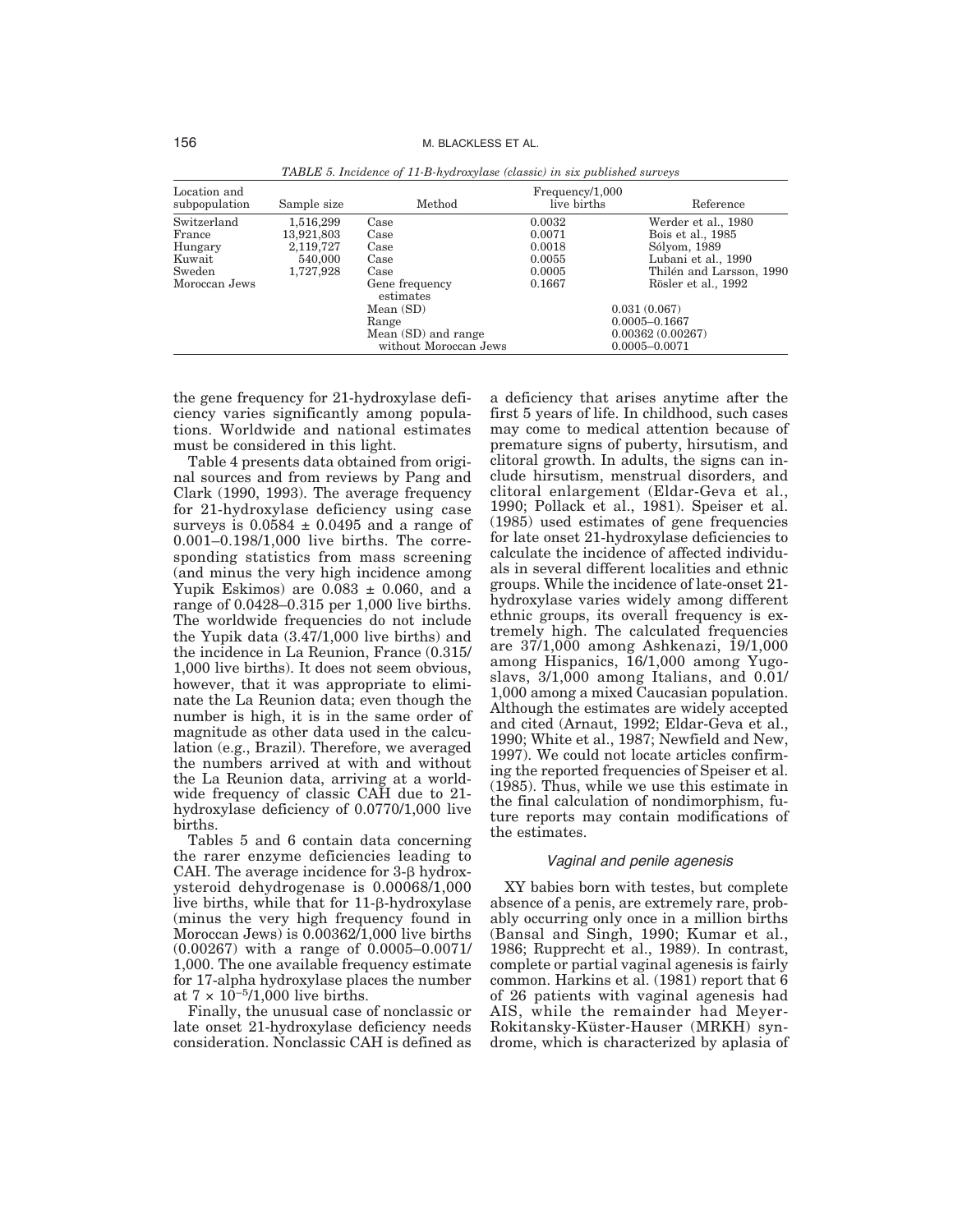| Location and<br>subpopulation | Type                   | Sample size | Method | Frequency/1,000<br>live births | Reference           |
|-------------------------------|------------------------|-------------|--------|--------------------------------|---------------------|
| Switzerland                   | 3-Beta Ohase (classic) | 1.516.299   | Case   | 0.0019                         | Werder et al., 1980 |
| France                        | 3-Beta Ohase (classic) | 13.921.803  | Case   | 0.0007                         | Bois et al., 1985   |
| France                        | 17-alpha-hydroxylase   | 13,921,803  | Case   | 0.00007                        | Bois et al., 1985   |
| Kuwait                        | 3-Beta Ohase (classic) | 540,000     | Case   | 0.0055                         | Lubani et al., 1990 |
| Average for 3-Beta            | 0.00068/1000           |             |        |                                |                     |

*TABLE 6. Incidence of rare forms of classic CAH published surveys*

the vagina, typical female secondary sexual characteristics, attenuated fallopian tubes, and typical ovaries and female karyotype (Chervenak et al., 1982). To avoid "double counting" of AIS patients, we report complete estimates of vaginal agenesis incidence, but in the final calculations, assume that only 77% of these comprise an otherwise unmeasured deviation from the usual pathway of female development.

Unfortunately, the literature on the incidence of vaginal agenesis appears more promising than it actually is. Most articles quote an incidence of 1/4,000 to 1/5,000 births. When one traces the citations, however, they all lead to two publications. Engstad (1917, p. 330), reporting on cases encountered in a private practice, writes: "From my own experience I should judge that we might expect to find one case in about five thousand." Bryan et al. (1949) note the Engstad report and cite a paper by Owens, who reported six cases in 125,000 hospital admissions (0.048/1,000). From their own clinical experience, Bryan et al. (1949) estimate a frequency of 1/4,000 female patients (0.25/1,000). Currie (1974) reported that between July 1969 and 1973 there were 5,189 deliveries and 2,988 gynecological admissions at a USAF Medical Center. Of the total of 8,177, there were two records of complete or partial vaginal agenesis. In the most recent independent estimate, Willemsen and Dony (1988) estimated that 1/30,000 living Dutch-born women have Mayer-Rokitansky syndrome. Recognizing the limited basis of the present knowledge of the frequency of vaginal agenesis, we use the figure of 1/4,500. Assuming that 77% of these are due to unique causes, the final incidence is  $0.1694/1,000$  live births. Since congenital absence of the vagina can be asymptomatic, this may be an underestimate.

# Hormone-producing tumors and exogenous sex hormones

Hormone-producing tumors are relatively rare, and no population-level estimates of incidence exist. They can, however, cause virilization of adult women, including voice changes, clitoral growth, and hirsutism. In addition, they have been known to cause fetal masculinization during pregnancy (Hensleigh and Woodruff, 1978; Ireland and Woodruff, 1976; Verhoeven et al., 1973). It is also difficult to ascertain the frequency of genital alterations caused by treatment with progestins during pregnancy. A recent meta-analysis of studies done on births following first trimester exposure to low doses of sex hormones, especially from oral contraceptives, suggests little or no danger to genital development (Raman-Wilms et al., 1995). However, earlier studies focused on much higher doses of progestin, used in efforts to avoid miscarriage. Not only were the doses greater in these cases, but treatment occurred well into the second trimester of pregnancy, a time when one might especially expect an effect on the development of external genitalia (Steinberger and Odell, 1989). Not all progestin-treated pregnancies result in fetal masculinization. However, the rate for high-dose, second-trimester treatments is probably quite high (Burstein and Wasserman, 1974; Ishizuka et al., 1962; Jacobson, 1962). Unfortunately, no good estimates exist of the number of individuals currently living with iatrogenically induced genital alterations. There is also no presently reliable way to know whether the practice of treating threatened miscarriages with progestins continues with any frequency today, although the data presented in Table 7 (section on True Hermaphrodites) suggest that the practice has significantly declined.

# True hermaphrodites and idiopathic mixed genitalia

There are no published population-wide estimates of the frequency of true hermaphrodites (individuals born with both testicular and ovarian tissue). However, a number of surgeons and endocrinologists, who specialize in the treatment of nonconforming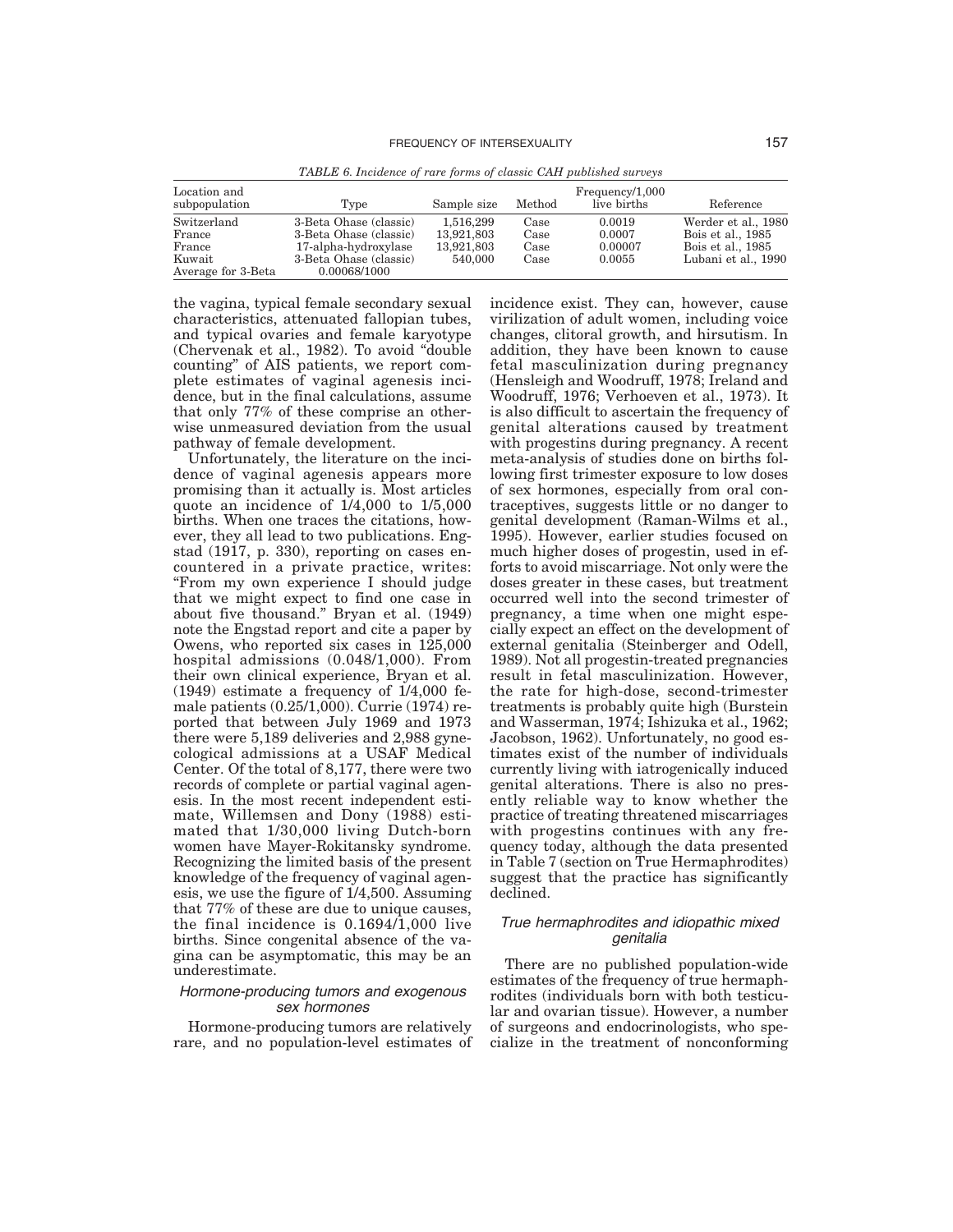|                      |                                                              |                                          | TABLE 7. Comparative numbers of true hermaphrodites and other forms of intersexuality |                  |                            |              |                           |                    |                    |                 |       |                                    |                            |
|----------------------|--------------------------------------------------------------|------------------------------------------|---------------------------------------------------------------------------------------|------------------|----------------------------|--------------|---------------------------|--------------------|--------------------|-----------------|-------|------------------------------------|----------------------------|
|                      |                                                              |                                          | dysgenesis<br>Gonadal                                                                 | complete<br>AIS: | True                       |              | agenesis<br>Vagina        |                    | Cloacal            |                 | XY:   |                                    |                            |
| Year                 | Hypospadias                                                  | <b>CAH</b>                               | (mixed and<br>pure)                                                                   | partial<br>and   | phrodites genous<br>herma- | Exo-         | atresia<br>$\overline{0}$ | agenesis<br>Penile | malforma-<br>tions | pathic          | penis | Idio- micro- Virilizing<br>adenoma | Reference                  |
| 1960<br>1965<br>1967 |                                                              | $\begin{array}{c} 87 \\ 100 \end{array}$ | $716\n5$                                                                              | $780 + 7$        | ಣ ಈ ⊣                      | 2890         |                           |                    |                    |                 |       |                                    | Wilkins, 1960              |
|                      |                                                              |                                          |                                                                                       |                  |                            |              |                           |                    |                    | $\overline{20}$ |       |                                    | Wilkins, 1965              |
|                      |                                                              | 39                                       |                                                                                       |                  |                            |              |                           |                    |                    |                 |       |                                    | Wilkins, 1967<br>Jones and |
| 1974                 |                                                              | 28                                       |                                                                                       |                  | అ                          |              |                           |                    |                    |                 |       |                                    | Kumar et al.,<br>1974      |
|                      |                                                              |                                          |                                                                                       |                  |                            |              | $\Xi$                     |                    | $^{\circ}$         |                 |       |                                    | Currarino, 1986            |
| 1986<br>1987<br>1987 | $\frac{5}{10}$                                               | 24                                       | $\sim \infty$ $\sim$                                                                  | ⊣ລα              | + ಅ −                      | $\infty$ $-$ |                           |                    |                    | $\overline{14}$ |       |                                    | Lobe et al., 1987          |
|                      |                                                              | 4                                        |                                                                                       |                  |                            |              |                           |                    |                    |                 |       |                                    | Oesterling et al.,<br>1987 |
| 1989                 |                                                              | $\overline{21}$                          |                                                                                       | $\overline{10}$  | 2                          |              |                           |                    |                    |                 |       |                                    |                            |
|                      |                                                              |                                          |                                                                                       |                  |                            |              |                           |                    |                    |                 |       |                                    | Lorge et al., $1989$       |
| 1990                 | 4                                                            | అ                                        | అ                                                                                     | S                | 2                          |              |                           |                    |                    |                 |       |                                    | Pinter and                 |
|                      |                                                              |                                          |                                                                                       |                  |                            |              |                           |                    |                    |                 |       |                                    | Koxatolanyi,               |
|                      |                                                              |                                          |                                                                                       |                  |                            |              |                           |                    |                    |                 |       |                                    | 1990                       |
| 1991                 |                                                              | $\overline{4}$                           |                                                                                       | Ņ                |                            |              |                           |                    |                    | S               |       |                                    | Abdullah et al.,<br>1991   |
| 1991                 | G                                                            | 32                                       | $\overline{10}$                                                                       | $\overline{10}$  | S                          |              | 4                         |                    |                    | S               |       |                                    | Coran and $Z$ .,           |
|                      |                                                              |                                          |                                                                                       |                  |                            |              |                           |                    |                    |                 |       |                                    | 1991                       |
| 1992                 | ల                                                            | 46                                       | $^{\circ}$                                                                            |                  | 4                          | ာ            |                           | 2                  | ల                  | Ľ               |       |                                    | Newman et al.,<br>1992     |
| 1992                 |                                                              | $^{12}$                                  | S                                                                                     | Ľ                | 38                         | $\sigma$     |                           |                    |                    |                 |       |                                    | Danso and                  |
|                      |                                                              |                                          |                                                                                       |                  |                            |              |                           |                    |                    |                 |       |                                    | Nkrumah,                   |
|                      |                                                              |                                          |                                                                                       |                  |                            |              |                           |                    |                    |                 |       |                                    | 1992                       |
| 1993                 |                                                              | 38                                       | 23                                                                                    | $\frac{2}{3}$    |                            |              |                           |                    |                    |                 |       |                                    | Ramani                     |
| 1994                 | 39(tota1)                                                    | 4                                        |                                                                                       |                  |                            |              |                           |                    |                    |                 |       |                                    | et al., 1993<br>Greenfield |
|                      |                                                              |                                          |                                                                                       |                  |                            |              |                           |                    |                    |                 |       |                                    | et al., 1994               |
| Total                |                                                              | 442                                      |                                                                                       |                  | 84                         |              |                           |                    |                    |                 |       |                                    |                            |
|                      | $\%$ of CAH (all entries) $\%$ of CAH minus rows 7 (possible |                                          | duplicate) and 13 (African data)                                                      |                  | $19%$<br>$13%$             |              |                           |                    |                    | 11%             |       |                                    |                            |
|                      |                                                              |                                          |                                                                                       |                  |                            |              |                           |                    |                    |                 |       |                                    |                            |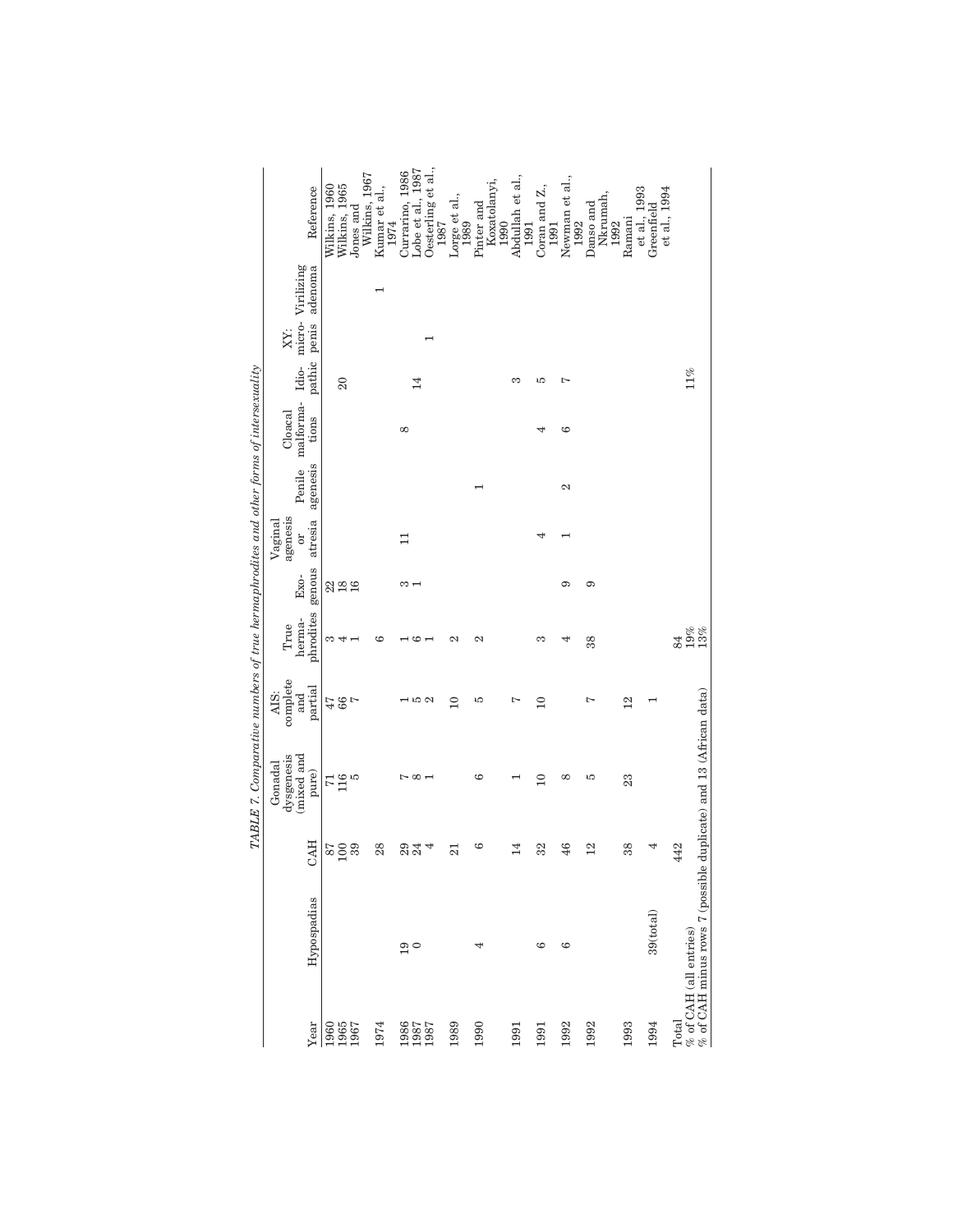| Cause                                                 | Estimated frequency/100 live births |
|-------------------------------------------------------|-------------------------------------|
| Non-XX or non-XY (except Turner or Klinefelter)       | 0.0639                              |
| Turner                                                | 0.0369                              |
| Klinefelter                                           | 0.0922                              |
| Subtotal for chromosomal difference                   | 0.193                               |
| Androgen Insensitivity syndrome                       | 0.00760                             |
| Partial Androgen Insensitivity syndrome               | 0.000760                            |
| Classic CAH (omitting very high frequency population) | 0.00770                             |
| Late-onset CAH                                        | 1.5                                 |
| Subtotal of known hormonal causes                     | 1.516                               |
| Vaginal agenesis                                      | 0.0169                              |
| True hermaphrodites                                   | 0.0012                              |
| Idiopathic                                            | 0.0009                              |
| Total                                                 | 1.728                               |

*TABLE 8. Frequencies of various causes of nondimorphic sexual development*

physical sex types, report on the distribution of patients. Data extracted from 14 such reports are summarized in Table 7. Although different reports come from different specialties, rendering the referral bias for any one report great, by analyzing a large number of such reports and making use of the fact that the frequency of CAH is well established, an estimate of the order of magnitude of the occurrence of true hermaphroditism can be obtained.

Particularly striking in Table 7 are the data of Danso and Nkrumah (1992), who reported 38 true hermaphrodites in a database of 71 patients with ambiguous genitalia. Although the reported numbers seem inordinately high, the data are consistent with other reports suggesting high frequencies of true hermaphroditism in southern Africa (Krob et al., 1994; Ramsay et al., 1988). In addition, some forms of true hermaphroditism are familial (Kuhnle et al., 1993; Skordis et al., 1987; Slaney et al., 1998), which opens the possibility that, as with other inherited forms of sexual ambiguity, there may be pockets, perhaps even large geographical regions, with relatively high frequencies of true hermaphroditism.

The data in Table 7 were used to estimate the relative frequency of true hermaphroditism. First we compared the number of true hermaphrodites summed from all 14 reports with the number of cases of CAH  $(19\%)$ . Then we considered the percentage after eliminating the report from southern Africa, as well as the older of two reports which may contain duplicate data. The latter ratio is 11% and, splitting the difference, the estimate of true hermaphroditism equals 15% of the frequency of classic 21-OHase CAH. Using a figure of 0.0779/1,000 live births for classic CAH, the average frequency of true hermaphroditism is on the order of 0.0117/ 1,000 live births, or one in 100,000.

The data in Table 7 also allow the calculation of the frequency of idiopathic sexual ambiguity. Using the same reasoning as for true hermaphrodites, the birth of a sexually ambiguous child from unknown causes is about 0.009/1,000 live births.

#### **Overview**

This article began by asking how frequently members of the human population deviate from a Platonic ideal of sexual dimorphism. A summary of the frequencies of known causes of sexual ambiguity based on Tables 1–7 appears in Table 8. The grand total is  $1.728\%$  of live births. Because there are no general population-level frequency estimates for iatrogenic variations in genital anatomy, penile agenesis, and disorders of  $5-\alpha$ -reductase biosynthesis and some of the rarer forms of CAH, the data in Table 8 provide a minimal estimate. However, except for certain restricted populations the frequencies of such events are quite rare and would probably not greatly influence the overall estimate. The two most frequent deviations from complete sexual dimorphism arise from nondimorphic sex chromosome conditions and from alterations in steroid hormone metabolism. Although this generalization holds for a generic Euro-American, Caucasian population, it is inappropriate in certain geographical settings. Thus, there is strong evidence that CAH is very frequent among native Alaskans and that true hermaphroditism is surprisingly common in southern Africa. Because of the Eurocentric nature of most medical data, there may well be other large population groups worldwide which exhibit substantial frequencies of intersexuality.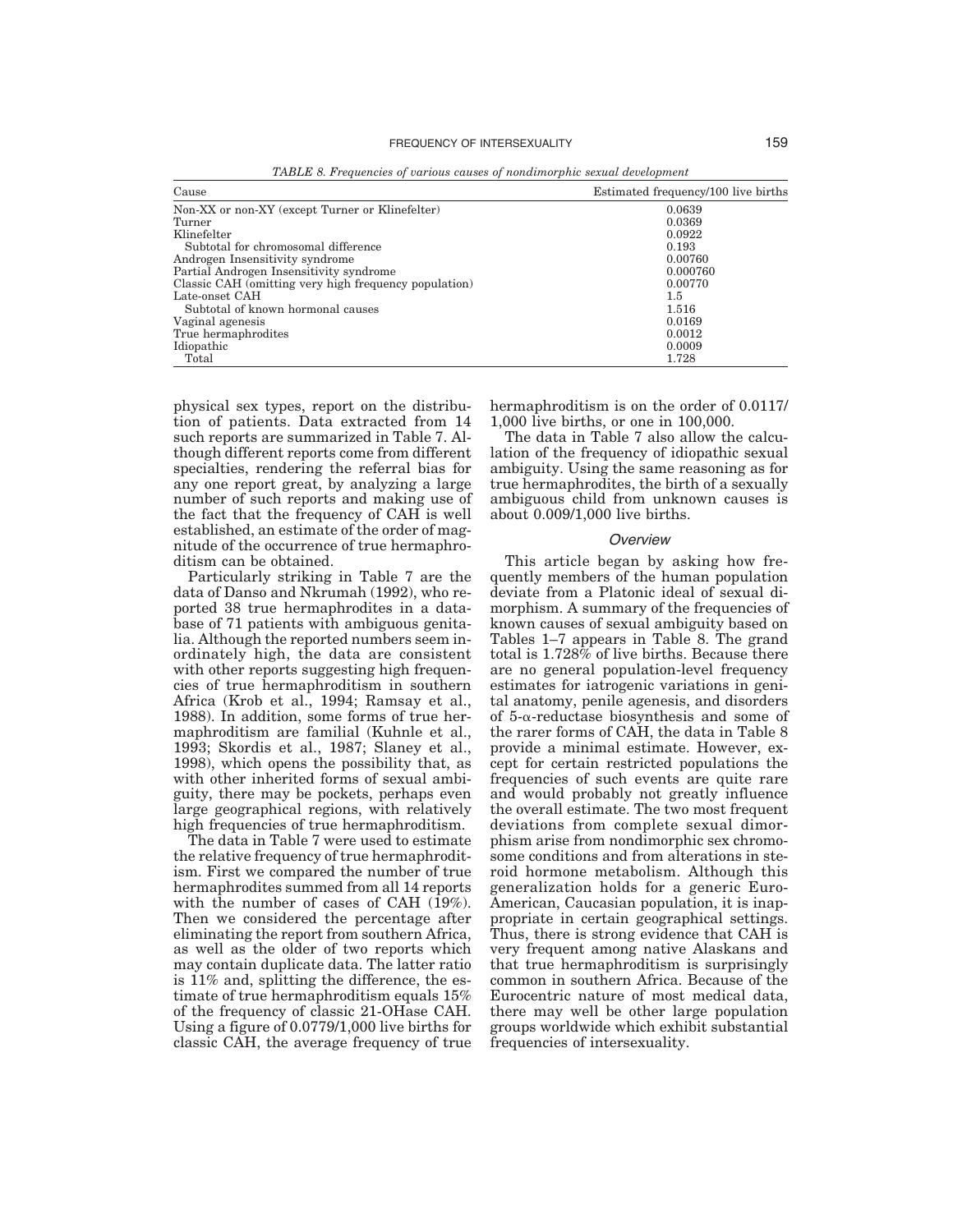|                       |      |              | <b>Tribule</b> v. Includitie of hyposputhus |                                               |
|-----------------------|------|--------------|---------------------------------------------|-----------------------------------------------|
| Location              | Date | Total sample | Incidence/1,000<br>live births              | Reference                                     |
| Rochester, MN         | 1954 | 8,716        | 3.901                                       | Harris and Steinberg, 1954                    |
| Brooklyn              | 1958 | 30,398       | 0.921                                       | Shapiro et al., 1958                          |
| International         | 1966 | 416,695      | 0.586                                       | Stevenson et al., 1966                        |
| Liverpool, UK         | 1968 | 91,176       | 1.228                                       | Smithells, 1968                               |
| US, multiregion       | 1968 | 35,680       | 2.41                                        | Chung and Myrianthopoulos, 1968               |
| South Wales, UK       | 1972 | 92,982       | 1.097                                       | Roberts et al., 1972                          |
| Sweden (general)      | 1973 | 550,000      | 0.949                                       | Kallen, 1973                                  |
| Sweden (Uppsala)      | 1973 | 96,733       | 1.158                                       | Pettersson, 1973                              |
| Jerusalem             | 1973 | 59,261       | 3.004                                       | Harlap, 1973                                  |
| Athens                | 1973 | 74,390       | 1.949                                       | Trichopoulos et al., 1973                     |
| Atlanta, GA           | 1974 | 137,179      | 2.012                                       | CDC statistics cited in<br>$(A$ vellan, 1975) |
| Jerusalem             | 1975 | 11,036       | 3.625                                       | Harlap, 1973                                  |
| Sweden                | 1975 | 480,607      | 1.386                                       | Avellan, 1975                                 |
| Latin American        | 1981 | 432,839      | 0.764                                       | Neto and Paz, 1981                            |
| Emilia-Romagna, Italy | 1986 | 42,156       | 3.985                                       | Calzolari et al., 1986                        |
| Denmark               | 1986 | 801,241      | 0.975                                       | Kallen et al., 1986                           |
| Hungary               | 1986 | 1,992,773    | 1.827                                       | Kallen et al., 1986                           |
| Italy                 | 1986 | 303,674      | 1.798                                       | Kallen et al., 1986                           |
| Mexico                | 1986 | 162,105      | 0.352                                       | Kallen et al., 1986                           |
| South America         | 1986 | 902,984      | 0.693                                       | Kallen et al., 1986                           |
| Spain                 | 1986 | 334,970      | 1.797                                       | Kallen et al., 1986                           |
| Sweden                | 1986 | 896.954      | 2.085                                       | Kallen et al., 1986                           |
| Alsace, France        | 1990 | 118,265      | 1.488                                       | Stoll et al., 1990                            |
| Atlanta, GA           | 1993 | ?            | 3.0                                         | Paulozzi et al., 1997                         |
| <b>USA</b>            | 1993 | ?            | 3.8                                         | Paulozzi et al., 1997                         |
| Mean                  | 1.87 | SD           | 1.105                                       | Range: 0.352-3.985                            |

#### *TABLE 9. Incidence of hypospadias*

# Estimates that combine categories

The approach used to estimate intersexuality, at all levels, from the chromosomal and hormonal to the anatomical, is plagued by the uncertainties inherent in the medical literature. Therefore, we derived a second type of estimate from statistics on the frequencies of cryptorchidism (undescended testes) and hypospadias (the incomplete closure around the urethra of the embryonic genital folds). These estimates serve as an order of magnitude check of the preceding calculations. Hypospadias and cryptorchidism both result from a variety of underlying causes of intersexuality (Aaronson et al., 1997; Aarskog, 1971; Gearhart et al., 1990; Gill et al., 1989; Gill and Kogan, 1997; Rajfer and Walsh, 1976). A U.S. Army survey in the 1940s (Rajfer and Walsh, 1976) found that 0.7% of the adult male population had cryptorchidism. Scorer and Farrington (1971) noted that the incidence of cryptorchidism is higher at birth and declines throughout the first year of life to 0.8% of male births (or roughly 0.4% of all births).

Table 9 contains an overview of the data for hypospadias. The mean incidence of hypospadias, averaged from over 20 studies over four decades, is 1.87/1,000 live births, with a standard deviation of 1.105 and a range of 0.352–1.043. The data on hypospadias may be further subdivided into the incidence of severe and medium types (urethral opening in the perineal region or along the shaft of the penis) and minimal types (urethral opening between the corona and the tip of the glans penis) (Sweet et al., 1974). Indeed Fichtner et al. (1995) have recently shown widespread variation in the meatal opening along the length of the glans penis. The authors suggested that such variation, sometimes classified as minimal or mild hypospadias, is normal and surgery in such cases unwarranted. It is difficult to obtain absolute estimates of the rates of minimal, medium, and severe hypospadias, because not all publications record the data in the same manner, and some contain numerical discrepancies. Nevertheless, the ratio of minimal to medium and severe hypospadias is about 3:1. If, as Fichtner et al. (1995) suggest, only medium and severe hypospadias represent deviations from a dimorphic ideal, then the incidence calculated from cases of hypospadias would be 0.5797/ 1,000, or 0.05%.

Several studies suggest that the rate of hypospadias has increased significantly in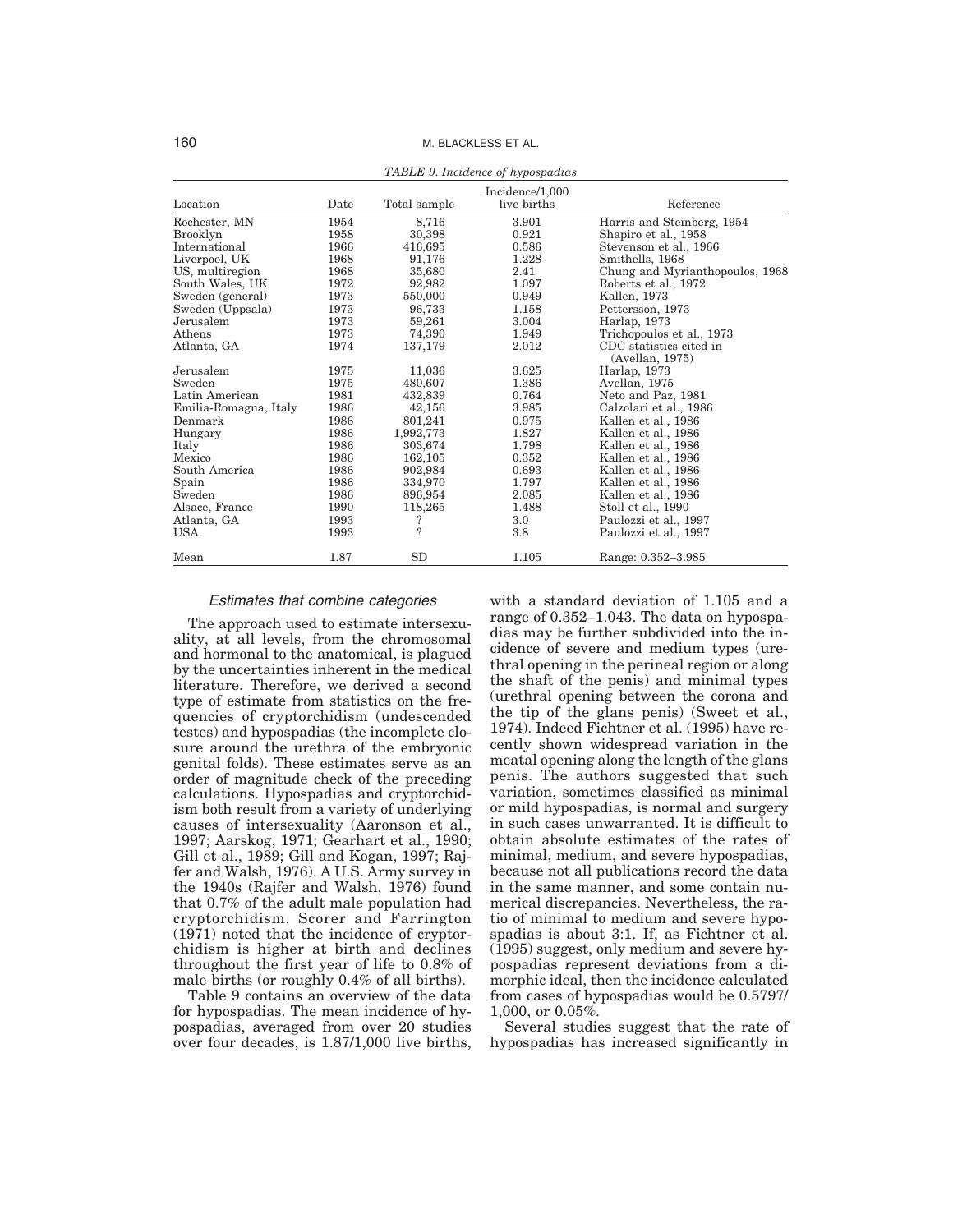the past two decades (Paulozzi et al., 1997; Toppari et al., 1996; Kristensen et al., 1997). Furthermore, severe hypospadias seems to have increased at a more rapid rate than the mild form, and there are both regional (within the U.S.) and national differences in overall rates of hypospadias, as well as in the rate of increase. While the cause of such increases is currently unknown, such trends mean that current estimates of the rate of intersexual births may require revision with time.

# **DISCUSSION**

Adding the estimates of all known causes of nondimorphic sexual development suggests that approximately 1.7% of all live births do not conform to a Platonic ideal of absolute sex chromosome, gonadal, genital, and hormonal dimorphism. The incidence of hypospadias (0.05%) and cryptorchidism (0.4%), conditions of mixed origin affecting the apparently male population, are lower than the present estimate. However, the calculation includes categories which result in neither hypospadias nor cryptorchidism. The single largest contribution to the higher figure comes from late-onset CAH. If this cause of nondimorphism is deleted, the frequency estimates obtained from population surveys would come to 0.228%, the same order of magnitude found after combining the incidences of severe and medium hypospadias and cryptorchism  $(0.05 + 0.4 = 0.45\%)$ . Alternatively, if mild hypospadias and lateonset CAH in the final calculations are included the combined figure is 2.27% for hypospadias and cryptorchidism, compared with 1.728% obtained from summing the incidence of all known causes for which available data exist. These data, obtained using independent methods, are in general agreement. Which number one chooses to use depends on the specific population under study, and the assumptions as to what should count as true dimorphism. It would appear, however, that earlier estimates that intersexual births might run as high as 4% are unwarranted, except in populations in which a particular genetic condition occurs with high frequency (Fausto-Sterling, 1993a,b; Money, 1993).

Recently, a nascent social movement to recognize intersexuality as a legitimate state of nature has criticized medical approaches to the management of intersexuality (Nevada and Chase, 1995; Kessler, 1998) and these criticisms have begun to appear in more traditional medical settings (Diamond and Sigmundsen, 1997; Phornphutkul et al., 1999). Members of the Intersex Society of North America oppose the use of genital surgery to "normalize" children who are too young to decide for themselves whether to modify their genital structures. We define the intersexual as an individual who deviates from the Platonic ideal of physical dimorphism at the chromosomal, genital, gonadal, or hormonal levels. Not all intersexuals would be candidates for genital surgery. Lilford and Dear (1987) suggest that 0.05% (1 in 2,000) newborns have some ambiguity of the external genitalia, although they cite no medical or scientific literature to back up their claim. As one might expect, even given the data in Table 8, estimating the number of children subject to controversial genital surgery is an uncertain business. Turner and Klinefelter syndromes do not usually call for surgical intervention. However, many, although probably not all, of the other chromosomal alterations do, since they often result in intermediate genital development (Mittwoch, 1992). All of the hormonal disruptions potentially cause conditions which have been treated surgically. The highest frequency of intersexuality comes from late-onset CAH. When late-onset CAH occurs in childhood or adolescence and causes significant clitoral growth, it is quite possible that surgical intervention will ensue (Moreno and Goodwin, 1998). However, there is no way to estimate what proportion of late-onset CAH patients fall into this subcategory. Combining chromosomal deviations other than Turner or Klinefelter, all hormonal alterations, vaginal agenesis, true hermaphrodites, and idiopathic genital intersex, produces an estimate that 1.62% of the population may be subject to genital surgery as a treatment for intersexuality. Without late-onset CAH in this calculation, the estimate falls to 0.08%, or between one and two in a thousand. The true frequency of such surgeries probably lies somewhere in between.

Our culture acknowledges the wide variety of body shapes and sizes characteristic of males and females. Most sexual dimorphisms involve quantitative traits, such as height, build, and voice timbre, for which considerable overlap exists between males and females. Many cultures use dress code, hair style, and cultural conventions, e.g.,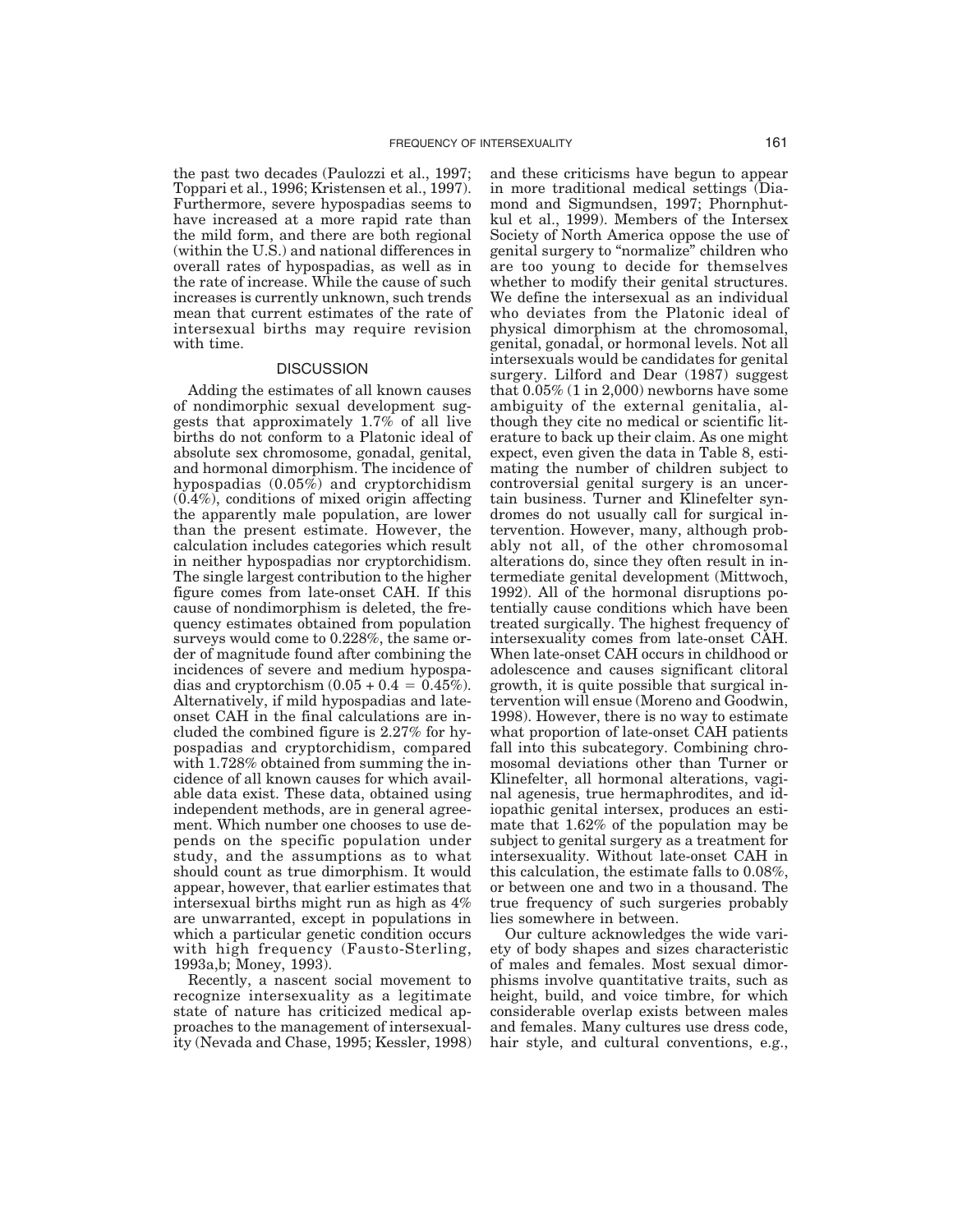

Variability in size or composition of gonads, genital morphology, chromosomes and/or hormonal physiology

Fig. 1. (**A**) Absolute dimorphism; (**B**) incomplete dimorphism.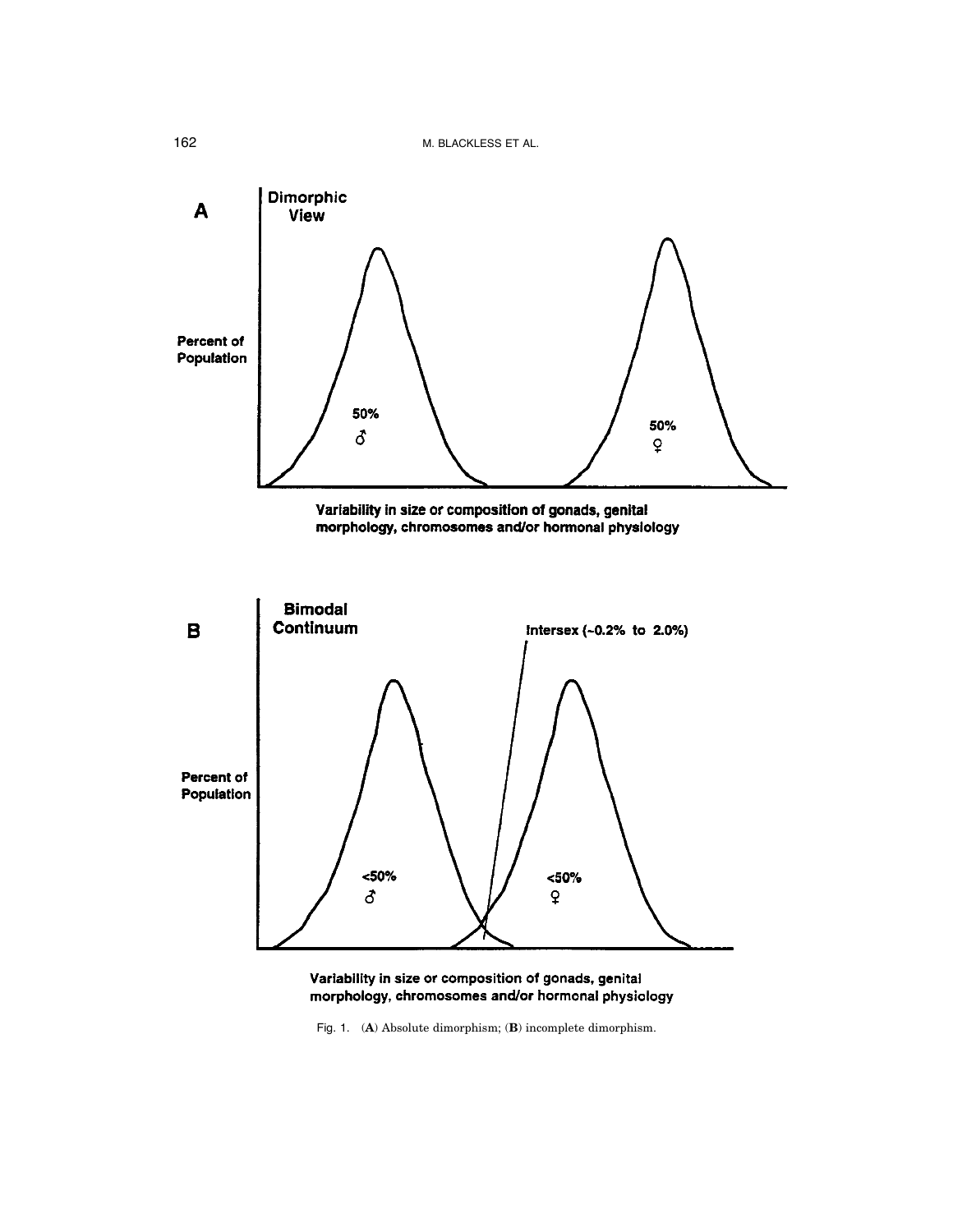the view that in couples the male should be taller than the female, to accentuate awareness of such difference (see Unger and Crawford, 1992). But most consider that at the level of chromosomes, hormones, and genitals, dimorphism is absolute and, by implication, such traits are discrete rather than quantitative. Clearly, as a generalization, such a viewpoint makes some sense. However, developmental biology suggests that a belief in absolute sexual dimorphism is wrong. Instead, two overlapping bellshaped curves can be used to conceptualize sexual variation across the population (Fig. 1). Within each major bell, genital morphology varies quantitatively, as shown, for example, by Fichtner et al. (1995). In the region of overlap, qualitative variation in chromosomal and genital morphology and in hormonal activity exists. If the view of the human population schematically illustrated in Figure 1B is accepted, the requirement for medical intervention in cases of intersexuality needs to be carefully reexamined. It seems likely that changing cultural norms concerning sex roles and genderrelated behaviors may encourage a willingness to engage in such a reexamination.

#### ACKNOWLEDGMENTS

We acknowledge a support grant from the office of University President Vartan Gregorian to Anthony Charuvastra, and the strong system of undergraduate/faculty collaboration supported by the Brown University curricular structure.

### LITERATURE CITED

- Aaronson IA, Murat CA, Key LL. 1997. Defects of the testosterone biosynthetic pathway in boys with hypospadias. J Urol 157:1884–1888.
- Aarskog D. 1971. Intersex conditions masquerading as simple hypospadias. Birth Defects Orig Artic Ser 7: 122–129.
- Abdullah MA, Katugampola M, Al-Habib S, Al-Jurayyan N, Al-Sammarrai A, Al-Nuaim A, Patel PJ, Niazi M. 1991. Ambiguous genitalia: medical, sociocultural and religious factors affecting management in Saudi Arabia. Ann Trop Paediatr 11:343–348.
- Abramsky L, Chapple J. 1997. 47,XXY (Klinefelter syndrome) and 47,XYY: estimated rates of and indication for postnatal diagnosis for prenatal counseling. Prenat Diagn 17:363–368.
- Aiman J, Griffin JE. 1982. The frequency of androgen receptor deficiency in infertile men. J Clin Endocrinol Metab 54:725–732.
- Al-Attia HM. 1996. Gender identity and role in a pedigree of Arabs with intersex due to 5-alpha reductase-2 deficiency. Psychoneuroendocrinology 21:651–657.
- Arnaut MA. 1992. Late onset congenital adrenal hyper-

plasia in women with hirsutism. Eur J Clin Invest 22:651–658.

- Avellan L. 1975. The incidence of hypospadias in Sweden. Scand J Plast Reconstr Surg 9:129-139.
- Bangsbøll S, Qvist I, Lebech PE, Lewinsky M. 1992. Testicular feminization syndrome and associated gonadal tumors in Denmark. Acta Obstet Gynecol Scand 71:63–66.
- Bansal RK, Singh J. 1990. Congenital absence of the penis. Indian Pediat 27:882–884.
- Bell AG, PN Corey. 1974. A sex chromatin and Y body survey of Toronto newborns. Can J Genet Cytol 16: 239–250.
- Bochkov NP, Chebotarev AN, Alekhin VI, Midian SA. 1974. Population cytogenetic investigation of newborns in Moscow. Humangenetik 22:139–152.
- Bois E, Mornet E, Chompret A, Feingold J, Hochez J, Goulet V. 1985. L'hyperplasie congenitale des surrenales (21-0H) en France (21-OH congenital adrenal hyperplasia in France). Arch French Pediatr 42:175– 179.
- Bryan A, Nigro J, Counseller V. 1949. 100 cases of congenital absence of the vagina. J Surg Gynecol Obstet 88:79–86.
- Buckton KE. 1983. Incidence and some consequences of X-chromosome abnormalities in liveborn infants: cytogenetics of the mammalian X Chromosome. Part B: X chromosome abnormalities and their clinical manifestations. New York: Alan R. Liss. p 7–22.
- Buckton KE, O'Riordan ML, Ratcliffe S, Slight J, Mitchell M, McBeath S, Keay AJ, Barr D, Short M. 1980. A G-band study of chromosomes in liveborn infants. Ann Hum Genet 43:227–239.
- Burstein R, Wasserman HC. 1974. The effect of provera on the fetus. Obstet Gynecol 23:931–934.
- Calzolari E, Contiero RM, Roncarati E, Mattiuz PL, Volpato S. 1986. Aetiological factors in hypospadias. J Med Genet 23:333–337.
- Chervenak FA, Stangel JJ, Nemec M, Amin HK. 1982. Mayer-Rokitansky-Kuster-Hauser syndrome: congenital absence of vagina. NY State J Med 82:23–26 (Jan.).
- Chung CS, Myrianthopoulos NC. 1968. Racial and prenatal factors in major congenital malformation. Am J Hum Genet 20:44–60.
- Conte FA, Grumbach MM. 1989. Pathogenesis, classification, diagnosis and treatment of anomalies of sex. In: de Groot L, editor. Endocrinology. New York: Saunders. p 1810–1847.
- Coran AG, Polley TZ Jr. 1991. Surgical management of ambiguous genitalia in the infant and child. J Pediatr Surg 26:812–820.
- Currarino G. 1986. Large prostatic utricles and related structures, urogenital sinus and other forms of urethrovaginal confluence. J Urol 136:1270–1279.
- Currie JL. 1974. Asymptomatic Mullerian anomalies. Med Ann DC 43:18–21.
- Cutfield WS, Webster D. 1995. Newborn screening for congenital adrenal hyperplasia in New Zealand. J Pediat 126:118–121.
- Danso AP, Nkrumah FK. 1992. The challenges of ambiguous genitalia. Cent Afr J Med 38:367–371.
- Diamond, M. 1996. Prenatal predisposition and the clinical management of some pediatric conditions. J Sex Marital Ther 22:139–147.
- Diamond M, Sigmundsen K. 1997. Management of intersexuality: guidelines for dealing with persons with ambiguous genitalia. Arch Pediatr Adolesc Med 151: 1046–1050.
- Eldar-Geva T, Hurwitz A, Vecsei P, Palti Z, Milwidsky A, Rösler A. 1990. Secondary biosynthetic defects in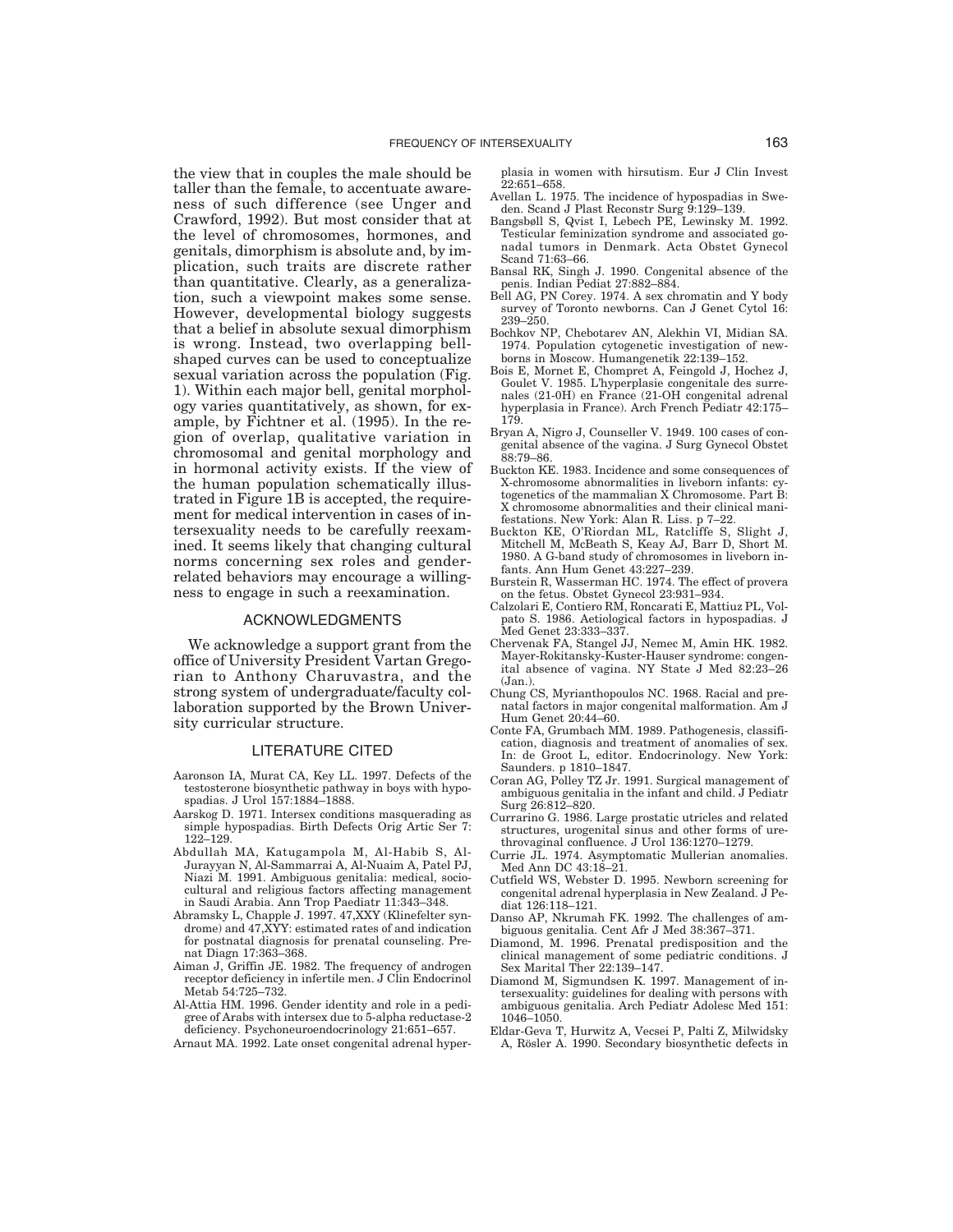women with late-onset congenital adrenal hyperplasia. N Engl J Med 323:855–863.

- Engstad JE. 1917. Artificial vagina. Lancet 15:336. Fausto-Sterling A. 1993a. The five sexes: why male and
- female are not enough. Sciences March/April:20–24. Fausto-Sterling A. 1993b. Reply. Sciences June/July:4.
- Fausto-Sterling A. 1995/1996. Time to re-examine old treatment paradigms. Hermaphrodites with Attitude Fall/Winter:3.
- Fedigan LM. 1982. Primate paradigms: sex roles and social bonds. Montreal: Eden Press.
- Fichtner J, Filipas D, Mottrie AM, Voges GE, Hohenfellner R. 1995. Analysis of meatal location in 500 men: wide variation questions need for meatal advancement in all pediatric anterior hypospadias cases. J Urol 154:833–834.
- Flatau E, Josefsberg Z, Reisner SH, Bialik O, Laron Z. 1975. Penile size in the newborn infant. J Pediatr 87:663–664.
- Gearhart JP, Donohoue PA, Brown TR, Walsh PC, Berkovitz GD. 1990. Endocrine evaluation of adults with mild hypospadias. J Urol 144:274–277.
- Gerald PS, Walzer S. 1970. Chromosome studies of normal newborn infants. In: Jacobs PA, Price WH, Law P, editors. Human population genetics. Edinburgh: Edinburgh University Press. p 144–151.
- Gill B, Kogan S. 1997. Cryptorchidism: current concepts. Pediatr Urol 44:1211–1227.
- Gill B, Kogan S, Starr S, Reda E, Levitt S. 1989. Significance of epididymal and ductal anomalies associated with testicular maldescent. J Urol 142:556–558.
- Goad WB, Robinson A, Puck TT. 1976. Incidence of aneuploidy in a human population. Am J Hum Genet 28:62–68.
- Golob E, Wagenbichler P. 1973. Geschlechtschromatin und fluoeszenzkorperchen von 1000 Neugeborenen. Geburts Frauenheilk 33:86–92.
- Greenfield SP, Sadler BT, Wan J. 1994. Two-stage repair for severe hypospadias. J Urol 152:498–501.
- Griffin JE, Wilson JD. 1989. The androgen resistance syndromes: 5-alpha reductase deficiency, testicular feminization and related disorders. In: Scriver CR, Beaudet AL, Sly WS, Valle D, editors. The metabolic basis of inherited disease. New York: McGraw Hill. p 1919–1975.
- Hamerton JL, Canning N, Smith RM. 1975. A cytogenetic survey of 14,069 newborn infants. Clin Genet 8:223–243.
- Hansteen I-L, Varslot K, Steen-Johnsen J, Langard S. 1982. Cytogenetic screening of a new-born population. Clin Genet 21:309–314.
- Harkins JL, Gysler M, Cowell CA. 1981. Anatomical amenorrhea: the problems of congenital vaginal agenesis and its surgical correction. Pediatr Clin N Am 28:345–354.
- Harlap S, Davis AM. 1973. Epidemiology of hypospa-dias. Br Med J 4(5886):235.
- Harris LE, Steinberg AG. 1954. Abnormalities observed during the first six days of life in 8716 live-born infants. Pediatrics 14:314–326.
- Hensleigh PA, Woodruff DA. 1978. Differential maternal-fetal response to androgenizing luteoma or hyperreactio luteinalis. Obstet Gynecol Surv 33:262–271.
- Higurasi M, Iijima K, Ishikawa N, Hoshina H, Watanabe N. 1979. Incidence of major chromosome aberrations in 12,319 newborn infants in Tokyo. Hum Genet 46:163–172.
- Hook EB, Warburton D. 1983. The distribution of chromosomal genotypes associated with Turner syndrome: live birth prevalence rates and evidence for diminished fetal mortality and severity in genotypes

associated with structural X abnormalities or mosaicism. Hum Genet 64:24–27.

- Ireland K, Woodruff JD. 1976. Masculinizing ovarian tumors. Obstet Gynecol Surv 31:83–111.
- Ishizuka N, Kawashima Y, Nakanishi T. 1962. Statistical observations on genital anomalies of newborns following the administration of progestins to their mothers. J Japan Obstet Gynecol Soc 9:271–282.
- Jacobson B. 1962. Hazards of norethindrone therapy during pregnancy. Am J Obstet Gynecol 84:962–968. Jagiello G, Atwell JD. 1962. Prevalence of testicular
- feminisation. Lancet 1:329.
- Jones HWJ, Wilkins L. 1967. Gynecological operations in 94 patients with intersexuality. Am J Obstet Gynecol 82:1142–1153.
- Kallen B, Winberg J. 1973. The Swedish register of congenital malformations 1965–1971. Stockholm: Swedish Board of Health and Welfare.
- Kallen B, Bertollini R, Castilla E, Czeizel A, Knudsen LB, Martinez-Frias ML, Mastroiacovo P, Mutchinick O. 1986. A joint international study on the epidemiology of hypospadias. Acta Paediatr Scand (Suppl) 324:5–52.
- Kessler S. 1998. Lessons from the intersexed. New Brunswick, NJ: Rutgers University Press.
- Kleczkowska A, Jean-Pierre F, Van den Berghe H. 1988. X-chromosome polysomy in the male. Hum Genet 80:16–22.
- Kristensen P, Irgens LM, Andersen A, Bye AS, Sundheim L. 1997. Birth defects among offspring of Norwegian farmers 1967–1991. Epidemiology 8:537–544.
- Krob G, Braun A, Kuhnle U. 1994. True hermaphroditism: geographical distribution, clinical findings, chromosomes and gonadal histories. Eur J Pediatr 153:2– 10.
- Kuhnle U, Schwarz HP, Löhrs U, Stengel-Ruthkowski S, Cleve H, Braun A. 1993. Familial true hermaphroditism: paternal and maternal transmission of true hermaphroditism (46,XX) and XX maleness in the absence of Y-chromosomal sequences. Hum Genet 92: 571–576.
- Kumar H, Kiefer JH, Rosenthal IE, Clark SS. 1974. Clitoroplasty: experience during a 19-year period. J Urol 111:81-84.
- Kumar A, Wakhlu AK, Chandra H. 1986. Congenital absence of the penis. Indian Pediatr 23:303–304.
- Laue L, Rennert OM. 1995. Congenital adrenal hyperplasia: molecular genetics and alternative approaches to treatment. Adv Pediatr 42:113–143.
- Lilford RJ, Dear PRF. 1987. The intersex baby. Br J Hosp Med 37:28–34.
- Lin CC, Gedeon MM, Griffith P, Smink WK, Newton DR, Wilkie L, Sewall LM. 1976. Chromosome analysis on 930 consecutive newborn children using quinacrine fluorescent banding technique. Hum Genet 31: 315–328.
- Lobe TE, Woodall DL, Richards GE, Cavallo A, Meyer WJ. 1987. The complications of surgery for intersex: changing patterns over two decades. J Pediatr Surg 22:651–652.
- López M, Torres L, Mendez JP, Cervantes A, Pérez-Palacios G, Erickson RP, Alfaro G, Kofman-Alfaro S. 1995. Clinical traits and molecular findings in 46,XX males. Clin Genet 48:29–34.
- Lorge F, Wese FX, Sluysmans T, Hennebert PN, Mal-vaux P, Maes M, Claus D, Capuyt P, Opsomer RJ, Van Cangh PJ. 1989. L'ambiguïté sexuelle: aspects urologiques. Acta Urol Belg 57:1989.
- Lubani MM, Issa A-RA, Al-Saleh QA, Dudin KI, Reavey PC, El-Khalifa MY, Manandhar DS, Abdul-Al YK, Ismail EA, Teebi AS. 1990. Prevalence of congenital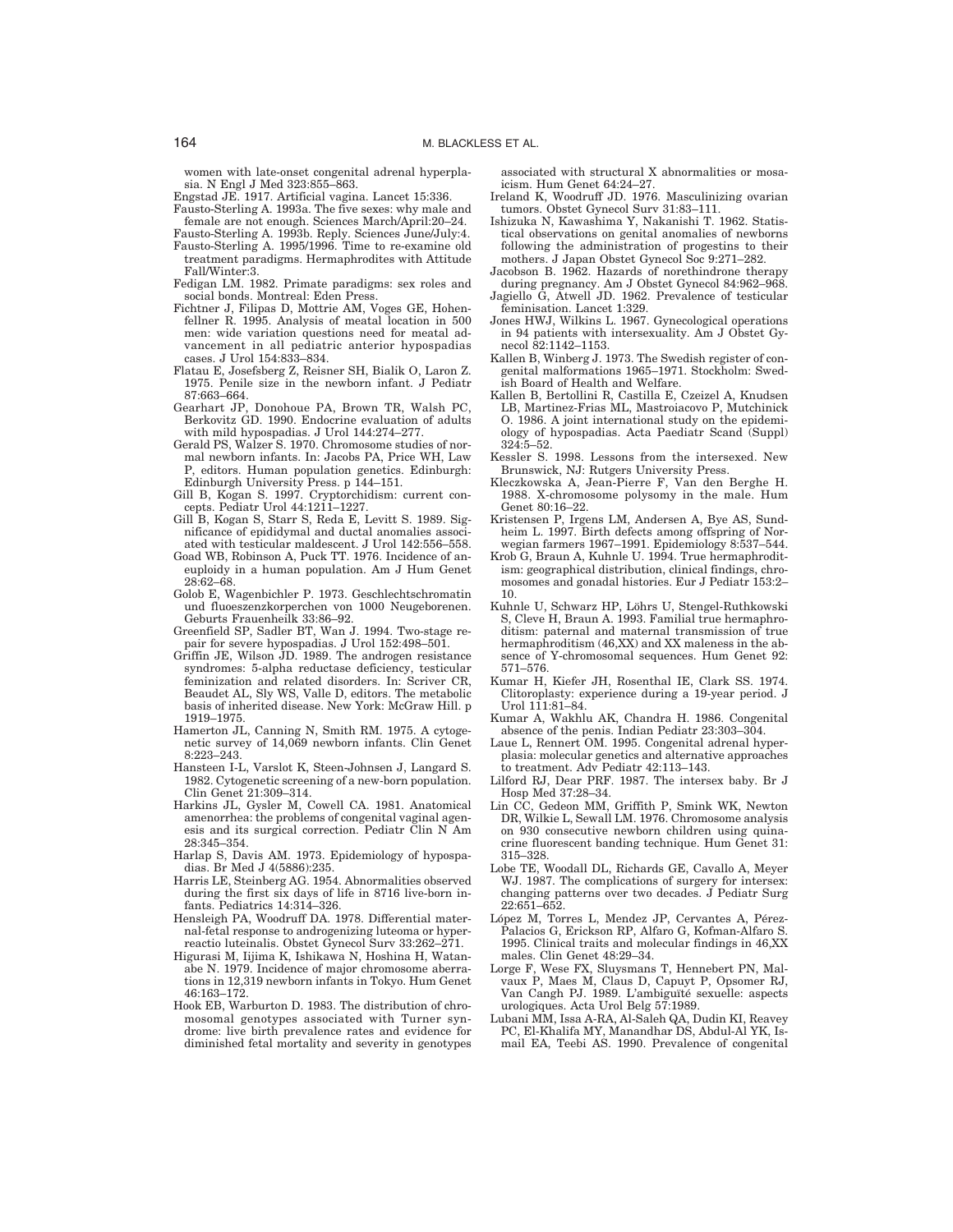adrenal hyperplasia in Kuwait. Eur J Pediatr 149: 391–392.

- Lubs HA, Ruddle, FH. 1970. Chromosomal abnormalities in the human population: estimation of rates based on New Haven newborn study. Science 169: 495–497.
- Maclean N, Harnden DG, Court Brown WM, Bond J, Mantle DJ. 1964. Sex-chromosome abnormalities in newborn babies. Lancet 1:286–290.
- Mendoca BB, Inacio M, Costa EMF, Arnhold IJP, Silva FAQ, Nicolau W, Bloise W, Russell DW, Wilson JD. 1996. Male pseudohermaphroditism due to steroid 5α-reductase 2 deficiency. Medicine 75:64-75.
- Mikamo K. 1968. Sex chromosomal anomalies in newborn infants. Obstet Gynecol 32:688–699.
- Mittwoch U. 1992. Sex determination and sex reversal: genotype, phenotype dogma and semantics. Hum Genet 89:467–479.
- Money J. 1993. Letter to the editor. Sciences June/July:4. Moore KL. 1959. Sex reversal in newborn babies. Lancet 1:217–219.
- Moreno A, Goodwin J. 1998. Am I a woman or a man? Mademoiselle March:178–181, 208.
- Murken J, Stengel-Rukowsky. 1984. Klinefelter syndrome in prenatal diagnosis: incidence and consequences for genetic counseling. In: Bandmann HJ, Breit R, editors. Klinefelter syndrome. Berlin: Springer-Verlag. p 25–28.
- Neto RM, Castilla EE, Paz JE. 1981. Hypospadias: an epidemiological study in Latin America. Am J Med Genet 10:5–19.
- Nevada E, Chase C. 1995. Natural allies. Hermaphrodites with Attitude Summer:1–ff11.
- New MI, White PC, Pang S, DuPont B, Speiser PW. 1989. The adrenal hyperplasias. In: Scriver C et al., editors. The metabolic basis of inherited disease. New York: McGraw-Hill. p 1881–1917.
- Newfield RS, New MI. 1997. 21-Hydroxylase deficiency. Ann NY Acad Sci 816:219–229.
- Newman K, Randolph J, Anderson K. 1992. The surgical management of infants and children with ambiguous genitalia. Ann Surg 215:644–653.
- Nielsen J, Mogens W. 1991. Chromosome abnormalities found among 34910 newborn children: results from a 13 year incidence study in Arhus, Denmark. Hum Genet 87:81–83.
- Oberfield SE, Mondok A, Shahrivar F, Klein JE, Levine LS. 1989. Clitoral size in full-term infants. Am J Perinat 6:453–454.
- Oesterling JE, Gearhart JP, Jeffs RD. 1987. A unified approach to early reconstructive surgery of the child with ambiguous genitalia. J Urol 138:1079–1084.
- Pang S, Clark A. 1990. Newborn screening, prenatal diagnosis, and prenatal treatment of congenital adrenal hyperplasia due to 21-hydroxylase deficiency. Trends Endocrinol Metab 1:300–307.
- Pang S, Clark A. 1993. Congenital adrenal hyperplasia due to 21-hydroxylase deficiency: newborn screening and its relationship to the diagnosis and treatment of the disorder. Screening 2:105–139.
- Pang S, Murphey W, Levine LS, Spence DA, Leon A, LaFranchi S, Surve AS, New MI. 1982. A pilot newborn screening program for congenital adrenal hyperplasia in Alaska. J Clin Endocrinol Metab 55:413–420.
- Pang S, Wallace MA, Hofman L, Thuline HC, Dorche C, Lyon ICT, Dobbins RH, Kling S, Fujieda K, Suwa S. 1988. Worldwide experience in newborn screening for classical congenital adrenal hyperplasia due to 21 hydroxylase deficiency. Pediatrics 81:866–874.
- Paulozzi LJ, Erickson JD, Jackson RJ. 1997. Hypospa-

dias trends in two US surveillance systems. Pediatrics 100:831–834.

- Paulsen CA, De Souza A, Yoshizumi T, Lewis BM. 1964. Results of a buccal smear survey in noninstitutionalized adult males. J Clin Endocrinol 24:1182–1187.
- Pettersson F, Smedby B. 1973. In-patient statistics from hospitals in the Uppsala region 1964-1968. New born infants. Stockholm: Swedish Board of Health and Welfare, Reports, 12:1–21.
- Phornphutkul C, Fausto-Sterling A, Gruppuso P. Gen-der self-reassignment in an XY adolescent male born with ambiguous genitalia. Pediatrics (in press).
- Pinter A, Koxatolanyi G. 1990. Surgical management of neonates and children with ambiguous genitalia. Acta Paediatr Hung 30:111–121.
- Pollack MS, Levine LS, O'Neill GJ, Pang S, Lorenzen F, Kohn B, Rondanini GF, Chiumello G, New MI, Dupont B. 1981. HLA linkage and B14,DR1,BfS haplotype association with the genes for late onset and cryptic 21-hydroxylase deficiency. Am J Hum Genet 33:540–550.
- Post L. 1995/1996. Physicians: intersexual adults have much to teach you. Hermaphrodites with Attitude Winter:6.
- Rajfer J, Walsh PC. 1976. The incidence of intersexuality in patients with hypospadias and cryptorchidism. J Urol 116:769–770.
- Ramani P, Yeung CK, Habeebu SSM. 1993. Testicular intratubular germ cell neoplasia in children and adolescents with intersex. Am J Surg Pathol 17:1124–1133.
- Raman-Wilms L, Tseng AL-i, Wighardt S, Einarson TR, Koren G. 1995. Fetal genital effects of first-trimester sex hormone exposure: a meta-analysis. Obstet Gynecol 85:141–149.
- Ramsay M, Bernstein R, Zwane E, Page DC, Jenkins T. 1988. XX true hermaphroditism in Southern African Blacks: an enigma of primary sexual differentiation. Am J Hum Genet 43:4–13.
- Ratcliffe SG, Axworthy D, Ginsborg A. 1979. The Edinburgh study of growth and development in children with sex chromosome abnormalities. Birth Defects Orig Artic Ser 15:243–260.
- Roberts CJ, Lowe CR, Lloyd S. 1972. Cyclic variations in date of last menstrual period of mothers of infants with congenital malformations in South Wales, 1964– 1966. Br J Prevent Soc Med 26:212–218.
- Rösler A, Esther L, Cohen T. 1992. High frequency of congenital adrenal hyperplasia (classic 11-beta hydroxylase deficiency) among Jews from Morocco. Am J Med Genet 42:827–834.
- Rupprecht T, Deeg KH, Bohles HJ. 1989. Penisagen-esie. Klin Padiatr 201:409–411.
- Sack J, Front H, Kaiserman I, Schreiber M. 1997. 21- Hydroxylase deficiency: screening and incidence in Israel. Horm Res 48:115–119.
- Sandberg D. 1995/1996. A call for clinical research. Hermaphrodites with Attitude Winter:8–9.
- Schreinemacher DM, Cross PK, Hook EB. 1982. Rates of trisomies 21, 18, 13 and other chromosome abnormalities in about 20,000 prenatal studies compared with estimated rates in live births. Hum Genet 61: 318–324.
- Scorer CG, Farrington GH. 1971. Congenital deformities of the testis and epididymis. New York: Appleton-Century-Crofts.
- Sergovich F, Valentine GH, Chen ATL, Kinch RAH, Smout MS. 1969. Chromosome aberrations in 2159